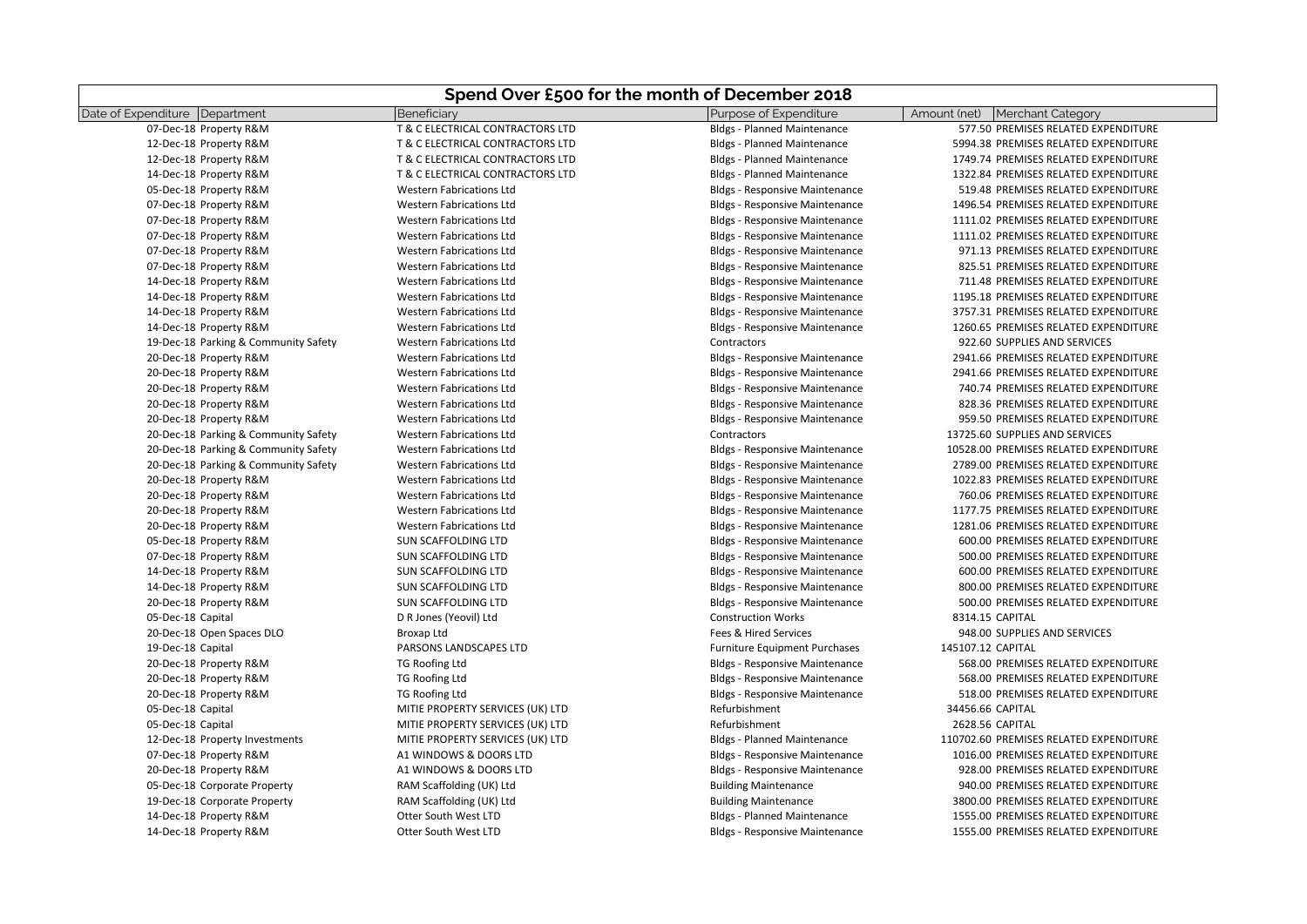19-Dec-18 Property R&M 19-Dec-18 Capital 12-Dec-18 Capital 12-Dec-18 Capital 05-Dec-18 Property R&M 07-Dec-18 Capital 19-Dec-18 Capital 12-Dec-18 Capital 20-Dec-18 Open Spaces DLO 05-Dec-18 Property R&M 14-Dec-18 Property R&M 14-Dec-18 Property R&M 19-Dec-18 Property R&M 07-Dec-18 Cems and Crems 20-Dec-18 Cems and Crems 19-Dec-18 Property R&M 19-Dec-18 Property R&M 19-Dec-18 Property R&M 19-Dec-18 Property R&M 20-Dec-18 Property R&M 05-Dec-18 Property R&M 05-Dec-18 Property R&M 07-Dec-18 Property R&M 07-Dec-18 Property R&M 12-Dec-18 Property R&M 19-Dec-18 Property R&M 19-Dec-18 Property R&M 20-Dec-18 Property R&M 20-Dec-18 Property R&M 07-Dec-18 Property R&M 07-Dec-18 Property R&M 07-Dec-18 Property R&M 07-Dec-18 Property R&M 14-Dec-18 Property R&M 19-Dec-18 Property R&M 19-Dec-18 Property R&M 19-Dec-18 Property R&M 19-Dec-18 Business Development 07-Dec-18 Property R&M 07-Dec-18 Property R&M 07-Dec-18 Property R&M 07-Dec-18 Property R&M 12-Dec-18 Property R&M 12-Dec-18 Property R&M 12-Dec-18 Property R&M 12-Dec-18 Property R&M 20-Dec-18 Capital 20-Dec-18 Capital 20-Dec-18 Capital

 ABCA Systems Limited DALE NIXON T/A TAUNTON FENCING COM A & N Construction A & N Construction A & N Construction A & N Construction A & N Construction J C Electrical Services J C Electrical Services J C Electrical Services J C Electrical Services J C Electrical Services J C Electrical Services J C Electrical Services J C Electrical Services J C Electrical Services Mike Harding Lighting Solutions Ltd Nationwide Platforms Limited Woods Building Services Woods Building Services Otter South West LTD Otter South West LTD Mi-Space (UK) Ltd Mi-Space (UK) Ltd ENGIE Regeneration (Apollo) Ltd ENGIE Regeneration (Apollo) Ltd WRW Construction Ltd WT & RJ JONES M&I SHIER M&I SHIER M&I SHIER MMES 2012 LTD MMES 2012 LTD Christopher Rowland Christopher Rowland Christopher Rowland Christopher Rowland Christopher Rowland Christopher Rowland Christopher Rowland Christopher Rowland Mr Keven Pearse Mr Keven Pearse Mr Keven Pearse Mr Keven Pearse Mr Keven Pearse Mr Keven Pearse Mr Keven Pearse Ventro Ltd

 Bldgs - Planned Maintenance Bldgs - Responsive Maintenance Bldgs - Responsive Maintenance Bldgs - Responsive Maintenance Bldgs - Planned Maintenance Bldgs - Planned Maintenance Bldgs - Planned Maintenance Bldgs - Planned Maintenance Bldgs - Planned Maintenance Bldgs - Planned Maintenance Bldgs - Planned Maintenance Bldgs - Planned Maintenance Bldgs - Planned Maintenance Bldgs - Planned Maintenance Bldgs - Planned Maintenance Bldgs - Planned Maintenance Bldgs - Planned Maintenance Bldgs - Planned Maintenance Bldgs - Planned Maintenance Bldgs - Planned Maintenance Bldgs - Planned Maintenance Refurbishment Refurbishment Refurbishment Bldgs - Responsive Maintenance Refurbishment Refurbishment Construction Works Equipment - Purchases Bldgs - Responsive Maintenance Bldgs - Planned Maintenance Bldgs - Planned Maintenance Bldgs - Planned Maintenance Bldgs - Planned Maintenance Bldgs - Responsive Maintenance Bldgs - Responsive Maintenance Bldgs - Planned Maintenance Bldgs - Planned Maintenance Bldgs - Responsive Maintenance Bldgs - Planned Maintenance Bldgs - Responsive Maintenance Bldgs - Responsive Maintenance Bldgs - Planned Maintenance Bldgs - Responsive Maintenance Contributions Bldgs - Responsive Maintenance Refurbishment Refurbishment Refurbishment

4522.92 PREMISES RELATED EXPENDITURE 25570.27 CAPITAL 78913.04 CAPITAL 64071.10 CAPITAL 1953.09 PREMISES RELATED EXPENDITURE 124022.44 CAPITAL 131347.95 CAPITAL 49094.60 CAPITAL 619.00 SUPPLIES AND SERVICES 3489.50 PREMISES RELATED EXPENDITURE 7365.00 PREMISES RELATED EXPENDITURE 7365.00 PREMISES RELATED EXPENDITURE 544.00 PREMISES RELATED EXPENDITURE 3274.13 PREMISES RELATED EXPENDITURE 556.40 PREMISES RELATED EXPENDITURE 605.89 PREMISES RELATED EXPENDITURE -520.00 PREMISES RELATED EXPENDITURE 520.00 PREMISES RELATED EXPENDITURE 3374.00 PREMISES RELATED EXPENDITURE 4420.00 PREMISES RELATED EXPENDITURE 510.00 PREMISES RELATED EXPENDITURE 510.00 PREMISES RELATED EXPENDITURE 640.00 PREMISES RELATED EXPENDITURE 640.00 PREMISES RELATED EXPENDITURE 620.00 PREMISES RELATED EXPENDITURE 1005.00 PREMISES RELATED EXPENDITURE 1005.00 PREMISES RELATED EXPENDITURE 600.00 PREMISES RELATED EXPENDITURE 600.00 PREMISES RELATED EXPENDITURE 828.20 PREMISES RELATED EXPENDITURE 945.49 PREMISES RELATED EXPENDITURE -520.00 PREMISES RELATED EXPENDITURE 520.00 PREMISES RELATED EXPENDITURE 250.00 PREMISES RELATED EXPENDITURE 1526.43 PREMISES RELATED EXPENDITURE -825.00 PREMISES RELATED EXPENDITURE 825.00 PREMISES RELATED EXPENDITURE 932.00 INCOME 2071.46 PREMISES RELATED EXPENDITURE -1796.30 PREMISES RELATED EXPENDITURE 1796.30 PREMISES RELATED EXPENDITURE 1063.27 PREMISES RELATED EXPENDITURE 817.44 PREMISES RELATED EXPENDITURE -650.00 PREMISES RELATED EXPENDITURE 650.00 PREMISES RELATED EXPENDITURE 1628.25 PREMISES RELATED EXPENDITURE 44645.17 CAPITAL 595.00 CAPITAL 595.00 CAPITAL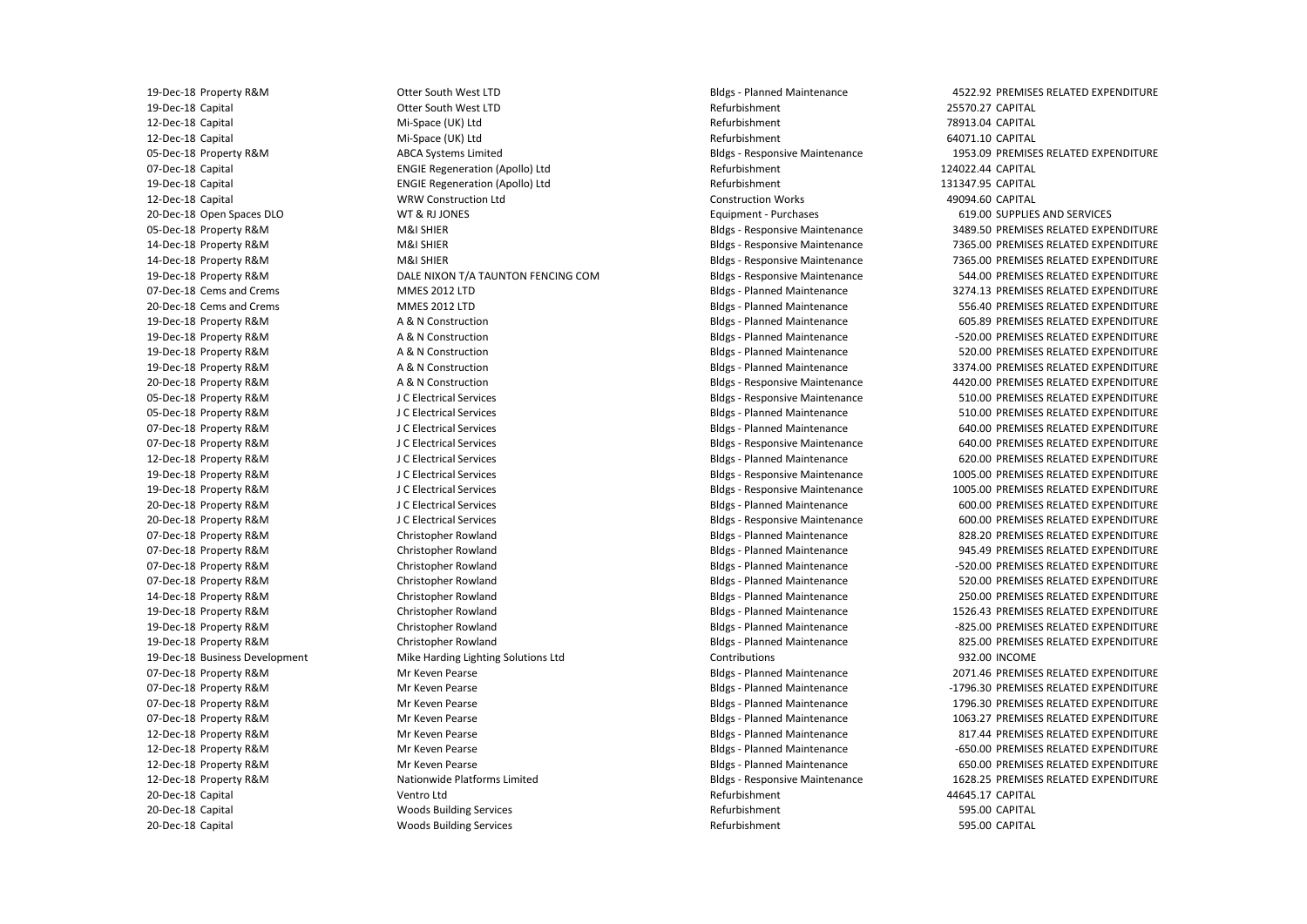12-Dec-18 Housing Enabling & Development 19-Dec-18 Housing Enabling & Development 19-Dec-18 Housing Enabling & Development 19-Dec-18 Housing Enabling & Development 20-Dec-18 Capital 20-Dec-18 Capital 20-Dec-18 Capital 07-Dec-18 Open Spaces DLO 07-Dec-18 Open Spaces DLO 20-Dec-18 Open Spaces DLO 07-Dec-18 Property R&M 07-Dec-18 Property R&M 07-Dec-18 Property R&M 14-Dec-18 Property R&M 14-Dec-18 Property R&M 14-Dec-18 Property R&M 20-Dec-18 Property R&M 20-Dec-18 Property R&M 20-Dec-18 Property R&M 20-Dec-18 Property R&M 20-Dec-18 Property R&M 07-Dec-18 Cems and Crems 21-Dec-18 Cems and Crems 21-Dec-18 Capital 21-Dec-18 Cems and Crems 12-Dec-18 Housing Options 12-Dec-18 Other 12-Dec-18 Democratic Services 19-Dec-18 HRA Lettings 19-Dec-18 HRA Lettings 20-Dec-18 HRA Lettings 21-Dec-18 Capital 12-Dec-18 Other 20-Dec-18 Area Planning 05-Dec-18 Area Planning 07-Dec-18 Local Land Charges 12-Dec-18 Housing Options 14-Dec-18 Area Planning 14-Dec-18 Area Planning 19-Dec-18 HR & OD 20-Dec-18 Area Planning 12-Dec-18 Cems and Crems 20-Dec-18 Open Spaces DLO 20-Dec-18 Open Spaces DLO 19-Dec-18 Property R&M 12-Dec-18 Capital 14-Dec-18 Capital 14-Dec-18 Capital 19-Dec-18 Growth Programme

 Woods Building Services Woods Building Services Woods Building Services Girling Jones Ltd Girling Jones Ltd Girling Jones Ltd Girling Jones Ltd Girling Jones Ltd Girling Jones Ltd Girling Jones Ltd Girling Jones Ltd Girling Jones Ltd Girling Jones Ltd Girling Jones Ltd SOMERSET COUNTY COUNCIL SOMERSET COUNTY COUNCIL SOMERSET COUNTY COUNCIL SOMERSET COUNTY COUNCIL SOMERSET COUNTY COUNCIL SOMERSET COUNTY COUNCIL Viridor Waste (Somerset) Ltd Viridor Waste (Somerset) Ltd Viridor Waste (Somerset) Ltd Bristol Wessex Water Dave Gardner Agricultural Contractor Dave Gardner Agricultural Contractor Dave Gardner Agricultural Contractor T Hawkings T Hawkings T Hawkings T Hawkings Sundry BACS Sundry BACS Sundry BACS Sundry BACS Sundry BACS Sundry BACS Sundry BACS Sundry BACS Sundry BACS Sundry BACS Sundry BACS Sundry Cheque Sundry Cheque Dillington House Somerset County Council ASHFORDS ASHFORDS ASHFORDS ASHFORDS

 Bldgs - Planned Maintenance Bldgs - Planned Maintenance Bldgs - Planned Maintenance Inc & Exp Re Inv Props FV Inc & Exp Re Inv Props FV Refurbishment Refurbishment Refurbishment Grounds Maintenance Grounds Maintenance Grounds Maintenance Pay - Temporary Posts Pay - Temporary Posts Pay - Temporary Posts Agency Staff covering Perm Pos Pay - Temporary Posts Pay - Temporary Posts Agency Staff covering Perm Pos Pay - Temporary Posts Pay - Temporary Posts Pay - Temporary Posts Agency Staff covering Perm Pos Construction Works 3rd Prty Rent in Advance Conf & Meet Exp (not catering) Compensation Compensation Grants Compensation Grants Compensation Grants Land Purchases F&C for Services **Consultants** Fees & Hired Services Fees & Hired Services Fees & Hired Services Fees & Hired Services Medical Fees F&C for Services Waste Collection & Disposal Waste Collection & Disposal Waste Collection & Disposal Water Charges / Sewer Professional Fees Professional Fees Professional Fees **Consultants** 

595.00 CAPITAL 595.00 CAPITAL 595.00 CAPITAL 3692.50 PREMISES RELATED EXPENDITURE 3692.50 PREMISES RELATED EXPENDITURE 1050.00 PREMISES RELATED EXPENDITURE 721.50 EMPLOYEES 731.25 EMPLOYEES 721.50 EMPLOYEES 721.50 EMPLOYEES 770.25 EMPLOYEES 653.25 EMPLOYEES 721.50 EMPLOYEES 731.25 EMPLOYEES 731.25 EMPLOYEES 731.25 EMPLOYEES 721.50 EMPLOYEES 9500.00 PREMISES RELATED EXPENDITURE 9900.00 PREMISES RELATED EXPENDITURE 9250.00 CAPITAL 9175.00 PREMISES RELATED EXPENDITURE 1600.00 THIRD PARTY PAYMENTS 967.47 BELOW NET COST OF SERVICES 980.94 SUPPLIES AND SERVICES 1030.96 SUPPLIES AND SERVICES 1292.98 SUPPLIES AND SERVICES 1500.00 SUPPLIES AND SERVICES 1424.79 SUPPLIES AND SERVICES 750.00 SUPPLIES AND SERVICES 898.74 SUPPLIES AND SERVICES 750.00 SUPPLIES AND SERVICES 115000.00 CAPITAL 574.15 BELOW NET COST OF SERVICES 989.00 INCOME 509.11 SUPPLIES AND SERVICES 1865.85 SUPPLIES AND SERVICES 6200.00 SUPPLIES AND SERVICES 10000.00 SUPPLIES AND SERVICES 1000.00 SUPPLIES AND SERVICES 3416.50 EMPLOYEES 1188.20 INCOME 616.60 SUPPLIES AND SERVICES 1941.26 SUPPLIES AND SERVICES 13127.94 SUPPLIES AND SERVICES 1395.51 PREMISES RELATED EXPENDITURE 15000.00 CAPITAL 1097.50 CAPITAL 787.50 CAPITAL 1597.50 SUPPLIES AND SERVICES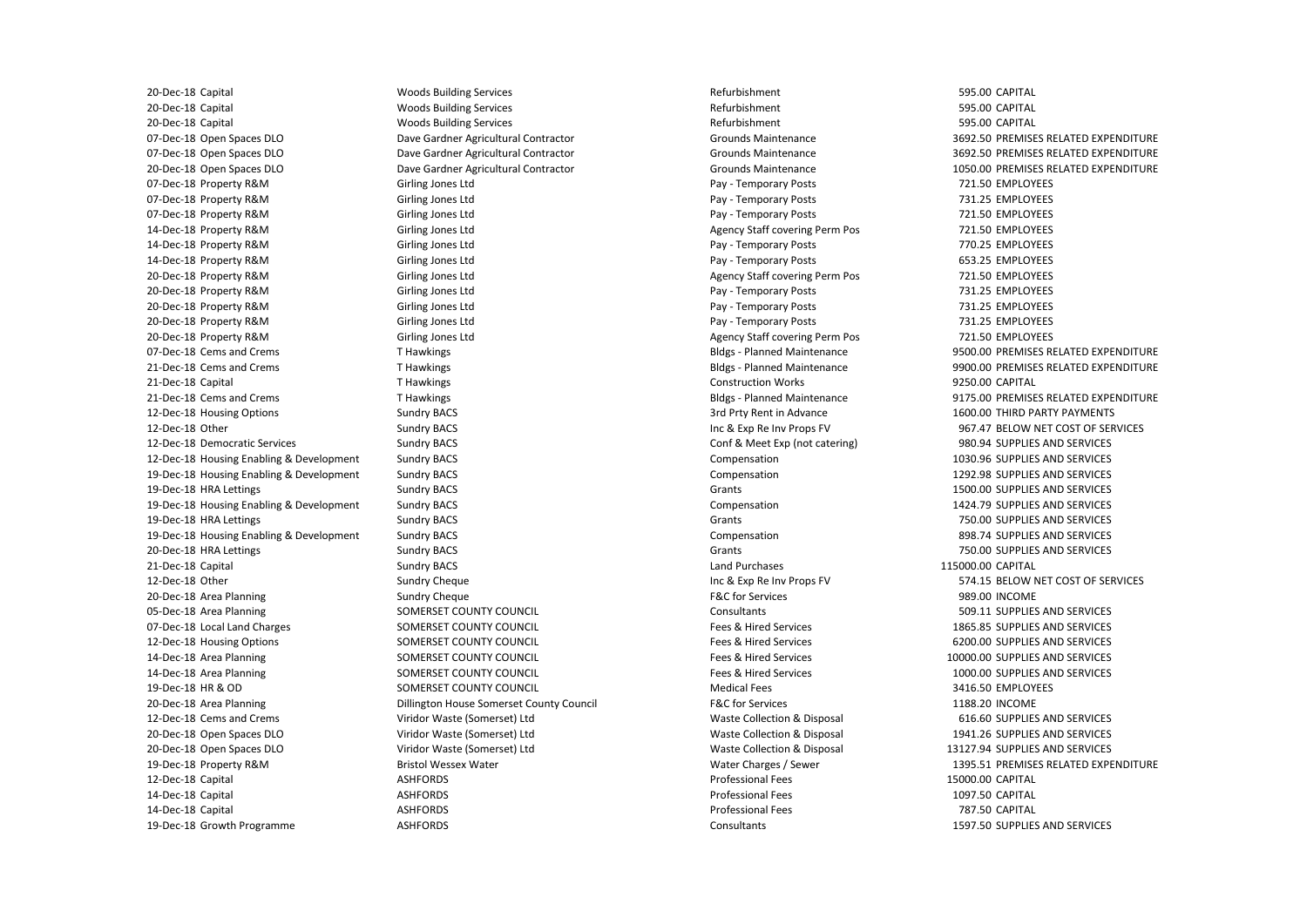20-Dec-18 HRA Policy & Management 19-Dec-18 Capital 20-Dec-18 HRA Lettings 05-Dec-18 Growth Programme 07-Dec-18 Capital 12-Dec-18 HRA Lettings 07-Dec-18 Community Leisure 14-Dec-18 Growth Programme 14-Dec-18 Planning Policy 20-Dec-18 Area Planning 05-Dec-18 Property R&M 05-Dec-18 Open Spaces DLO 20-Dec-18 Property R&M 20-Dec-18 Open Spaces DLO 12-Dec-18 Area Housing 3 12-Dec-18 Area Housing 3 14-Dec-18 Area Housing 3 20-Dec-18 Area Housing 3 20-Dec-18 Community & Client 20-Dec-18 Parking & Community Safety 12-Dec-18 Facilities & Customer Services 12-Dec-18 Assets 12-Dec-18 Assets 14-Dec-18 Facilities & Customer Services 14-Dec-18 Facilities & Customer Services 19-Dec-18 Facilities & Customer Services 19-Dec-18 Assets 19-Dec-18 Assets 19-Dec-18 Assets 19-Dec-18 Assets 19-Dec-18 Assets 19-Dec-18 Assets 19-Dec-18 Assets 19-Dec-18 Assets 19-Dec-18 Assets 19-Dec-18 Assets 19-Dec-18 Assets 19-Dec-18 Assets 19-Dec-18 Assets 19-Dec-18 Assets 19-Dec-18 Assets 19-Dec-18 Assets 20-Dec-18 Facilities & Customer Services 20-Dec-18 Assets 20-Dec-18 Assets 20-Dec-18 Assets 20-Dec-18 Assets 20-Dec-18 Assets 20-Dec-18 Assets

 SOUTHERN ELECTRIC PAYMENT CENT WESSEX WATER SERVICES LTD PETER BRETT ASSOCIATES PETER BRETT ASSOCIATES Lex Autolease Ltd Lex Autolease Ltd Lex Autolease Ltd Lex Autolease Ltd VENN GROUP LTD VENN GROUP LTD VENN GROUP LTD VENN GROUP LTD REED SPECIALIST RECRUITMENT LTD REED SPECIALIST RECRUITMENT LTD REED SPECIALIST RECRUITMENT LTD REED SPECIALIST RECRUITMENT LTD REED SPECIALIST RECRUITMENT LTD REED SPECIALIST RECRUITMENT LTD REED SPECIALIST RECRUITMENT LTD REED SPECIALIST RECRUITMENT LTD REED SPECIALIST RECRUITMENT LTD REED SPECIALIST RECRUITMENT LTD REED SPECIALIST RECRUITMENT LTD REED SPECIALIST RECRUITMENT LTD REED SPECIALIST RECRUITMENT LTD REED SPECIALIST RECRUITMENT LTD REED SPECIALIST RECRUITMENT LTD REED SPECIALIST RECRUITMENT LTD REED SPECIALIST RECRUITMENT LTD REED SPECIALIST RECRUITMENT LTD REED SPECIALIST RECRUITMENT LTD REED SPECIALIST RECRUITMENT LTD REED SPECIALIST RECRUITMENT LTD REED SPECIALIST RECRUITMENT LTD REED SPECIALIST RECRUITMENT LTD REED SPECIALIST RECRUITMENT LTD REED SPECIALIST RECRUITMENT LTD REED SPECIALIST RECRUITMENT LTD REED SPECIALIST RECRUITMENT LTD REED SPECIALIST RECRUITMENT LTD REED SPECIALIST RECRUITMENT LTD ASHFORDS BRITISH TELECOMMUNICATIONS PLC BRITISH TELECOMMUNICATIONS PLC GLL (Trading) Limited NO 5 CHAMBERS LTD Sedgemoor District Council Sedgemoor District Council Sedgemoor District Council

Professional Fees Electricity Subscriptions & Publications Professional Fees Water Charges / Sewer Contract Payment Consultants F&C for Services **Consultants** Hired Vehicles Hired Vehicles Hired Vehicles Hired Vehicles APT & C-Pay Temp APT & C-Pay Temp APT & C-Pay Temp APT & C-Pay Temp **Contractors Contractors** Contractors Agency Staff covering Temp Pos Agency Staff covering Temp Pos Agency Staff covering Temp Pos Agency Staff covering Temp Pos Agency Staff covering Temp Pos Agency Staff covering Temp Pos Agency Staff covering Temp Pos Agency Staff covering Temp Pos Agency Staff covering Temp Pos Agency Staff covering Temp Pos Agency Staff covering Temp Pos Agency Staff covering Temp Pos Agency Staff covering Temp Pos Agency Staff covering Temp Pos Agency Staff covering Temp Pos Agency Staff covering Temp Pos Agency Staff covering Temp Pos Agency Staff covering Temp Pos Agency Staff covering Temp Pos Agency Staff covering Temp Pos Agency Staff covering Temp Pos Agency Staff covering Temp Pos Agency Staff covering Temp Pos Agency Staff covering Temp Pos Agency Staff covering Temp Pos Agency Staff covering Temp Pos Agency Staff covering Temp Pos Agency Staff covering Temp Pos Agency Staff covering Temp Pos

972.50 CAPITAL 517.55 PREMISES RELATED EXPENDITURE 1153.46 SUPPLIES AND SERVICES 741.51 CAPITAL 545.12 PREMISES RELATED EXPENDITURE 70250.00 THIRD PARTY PAYMENTS 6489.00 SUPPLIES AND SERVICES 2247.25 INCOME 1000.00 SUPPLIES AND SERVICES 1006.29 TRANSPORT RELATED EXPENDITURE 992.85 TRANSPORT RELATED EXPENDITURE 1006.29 TRANSPORT RELATED EXPENDITURE 992.85 TRANSPORT RELATED EXPENDITURE 696.00 EMPLOYEES 894.00 EMPLOYEES 744.00 EMPLOYEES 960.00 EMPLOYEES 51299.83 SUPPLIES AND SERVICES 8300.00 SUPPLIES AND SERVICES 12500.00 SUPPLIES AND SERVICES 583.44 EMPLOYEES 1046.75 EMPLOYEES 1073.25 EMPLOYEES 628.32 EMPLOYEES 587.52 EMPLOYEES 603.84 EMPLOYEES 1026.88 EMPLOYEES 1060.00 EMPLOYEES 980.50 EMPLOYEES 980.50 EMPLOYEES 980.50 EMPLOYEES 980.50 EMPLOYEES 980.50 EMPLOYEES 980.50 EMPLOYEES 980.50 EMPLOYEES 980.50 EMPLOYEES 980.50 EMPLOYEES 1060.00 EMPLOYEES 980.50 EMPLOYEES 980.50 EMPLOYEES 980.50 EMPLOYEES 1060.00 EMPLOYEES 612.00 EMPLOYEES 526.50 EMPLOYEES 721.50 EMPLOYEES 1026.88 EMPLOYEES 741.00 EMPLOYEES 721.50 EMPLOYEES 1026.88 EMPLOYEES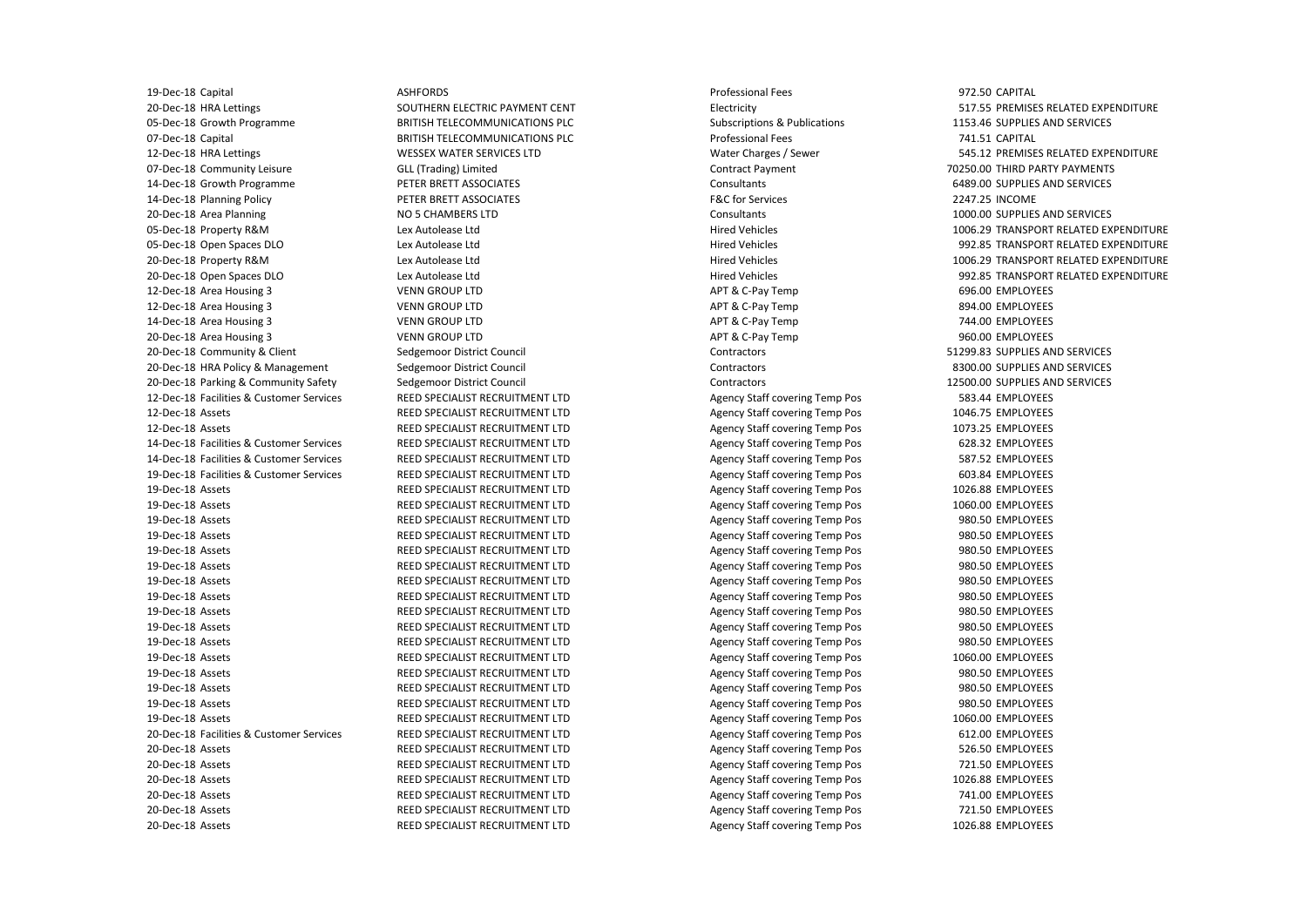19-Dec-18 Business Support - DLO 19-Dec-18 HRA Policy & Management 20-Dec-18 HRA Policy & Management 20-Dec-18 Assets 20-Dec-18 Assets 20-Dec-18 Assets 20-Dec-18 Assets 20-Dec-18 Assets 20-Dec-18 Facilities & Customer Services 21-Dec-18 Assets 05-Dec-18 Housing Options 05-Dec-18 Area Housing 3 07-Dec-18 Housing Options 07-Dec-18 Housing Options 07-Dec-18 Housing Options 07-Dec-18 Area Housing 3 07-Dec-18 Housing Options 07-Dec-18 Housing Options 14-Dec-18 Housing Options 14-Dec-18 Area Housing 3 14-Dec-18 Housing Options 14-Dec-18 Housing Options 14-Dec-18 Housing Options 14-Dec-18 Housing Options 20-Dec-18 Housing Options 20-Dec-18 Housing Options 20-Dec-18 Housing Options 20-Dec-18 Housing Options 20-Dec-18 Area Housing 3 20-Dec-18 Housing Options 20-Dec-18 Housing Options 20-Dec-18 Housing Options 20-Dec-18 Area Housing 3 05-Dec-18 Property R&M 05-Dec-18 Parking & Community Safety 19-Dec-18 Facilities & Customer Services 12-Dec-18 Facilities & Customer Services 12-Dec-18 Facilities & Customer Services 12-Dec-18 Facilities & Customer Services 12-Dec-18 Facilities & Customer Services 12-Dec-18 Facilities & Customer Services 12-Dec-18 Facilities & Customer Services 12-Dec-18 Facilities & Customer Services 12-Dec-18 Facilities & Customer Services 12-Dec-18 Facilities & Customer Services 20-Dec-18 Facilities & Customer Services 20-Dec-18 Facilities & Customer Services 20-Dec-18 Facilities & Customer Services 20-Dec-18 Facilities & Customer Services

 REED SPECIALIST RECRUITMENT LTD REED SPECIALIST RECRUITMENT LTD REED SPECIALIST RECRUITMENT LTD REED SPECIALIST RECRUITMENT LTD REED SPECIALIST RECRUITMENT LTD REED SPECIALIST RECRUITMENT LTD REED SPECIALIST RECRUITMENT LTD Building Recruitment Company Ltd Building Recruitment Company Ltd Building Recruitment Company Ltd Building Recruitment Company Ltd Building Recruitment Company Ltd Building Recruitment Company Ltd Building Recruitment Company Ltd Building Recruitment Company Ltd Building Recruitment Company Ltd Building Recruitment Company Ltd Building Recruitment Company Ltd Building Recruitment Company Ltd Building Recruitment Company Ltd Building Recruitment Company Ltd Building Recruitment Company Ltd Building Recruitment Company Ltd Building Recruitment Company Ltd Building Recruitment Company Ltd Building Recruitment Company Ltd Building Recruitment Company Ltd Building Recruitment Company Ltd Building Recruitment Company Ltd Building Recruitment Company Ltd EDF Energy EDF Energy EDF Energy EDF Energy Office Angels Office Angels Office Angels Office Angels Office Angels Office Angels Office Angels Office Angels Office Angels Office Angels Office Angels Office Angels Office Angels **HMCTS HMCTS** 

 APT & C-Pay Temp APT & C-O/Time Permanent APT & C-Pay Temp APT & C-Pay Temp APT & C-Pay Temp APT & C-Pay Temp APT & C-Pay Temp APT & C-Pay Temp APT & C-Pay Temp APT & C-Pay Temp APT & C-Pay Temp APT & C-Pay Temp APT & C-Pay Temp APT & C-Pay Temp APT & C-Pay Temp APT & C-Pay Temp APT & C-Pay Temp APT & C-Pay Temp APT & C-Pay Temp APT & C-Pay Temp APT & C-Pay Temp APT & C-Pay Temp APT & C-Pay Temp Agency Staff covering Temp Pos Agency Staff covering Temp Pos Agency Staff covering Temp Pos Agency Staff covering Temp Pos Agency Staff covering Temp Pos Agency Staff covering Temp Pos Agency Staff covering Temp Pos Agency Staff covering Temp Pos Agency Staff covering Temp Pos Agency Staff covering Temp Pos Agency Staff covering Temp Pos Agency Staff covering Temp Pos Agency Staff covering Temp Pos Agency Staff covering Temp Pos Agency Staff covering Temp Pos Agency Staff covering Temp Pos Agency Staff covering Temp Pos Agency Staff covering Temp Pos Agency Staff covering Temp Pos Agency Staff covering Temp Pos Electricity Electricity Electricity Electricity Legal Cost & Services Legal Cost & Services

980.50 EMPLOYEES 980.50 EMPLOYEES 980.50 EMPLOYEES 741.00 EMPLOYEES 1060.00 EMPLOYEES 603.84 EMPLOYEES 1060.00 EMPLOYEES 869.51 EMPLOYEES 727.88 EMPLOYEES 1112.32 EMPLOYEES 786.48 EMPLOYEES 1184.00 EMPLOYEES 727.88 EMPLOYEES 3150.00 EMPLOYEES 1125.00 EMPLOYEES 1184.00 EMPLOYEES 727.88 EMPLOYEES 2070.00 EMPLOYEES 738.85 EMPLOYEES 1125.00 EMPLOYEES 1011.20 EMPLOYEES 1890.00 EMPLOYEES 1024.00 EMPLOYEES 990.00 EMPLOYEES 874.46 EMPLOYEES 727.88 EMPLOYEES 1184.00 EMPLOYEES 1732.50 EMPLOYEES 733.97 EMPLOYEES 727.88 EMPLOYEES 1804.91 PREMISES RELATED EXPENDITURE 630.05 PREMISES RELATED EXPENDITURE 1819.19 PREMISES RELATED EXPENDITURE 1064.92 PREMISES RELATED EXPENDITURE 579.00 EMPLOYEES 571.28 EMPLOYEES 571.28 EMPLOYEES 595.20 EMPLOYEES 571.28 EMPLOYEES 571.28 EMPLOYEES 567.42 EMPLOYEES 571.28 EMPLOYEES 734.08 EMPLOYEES 571.28 EMPLOYEES 575.36 EMPLOYEES 571.28 EMPLOYEES 517.24 EMPLOYEES 2555.00 SUPPLIES AND SERVICES 3751.00 SUPPLIES AND SERVICES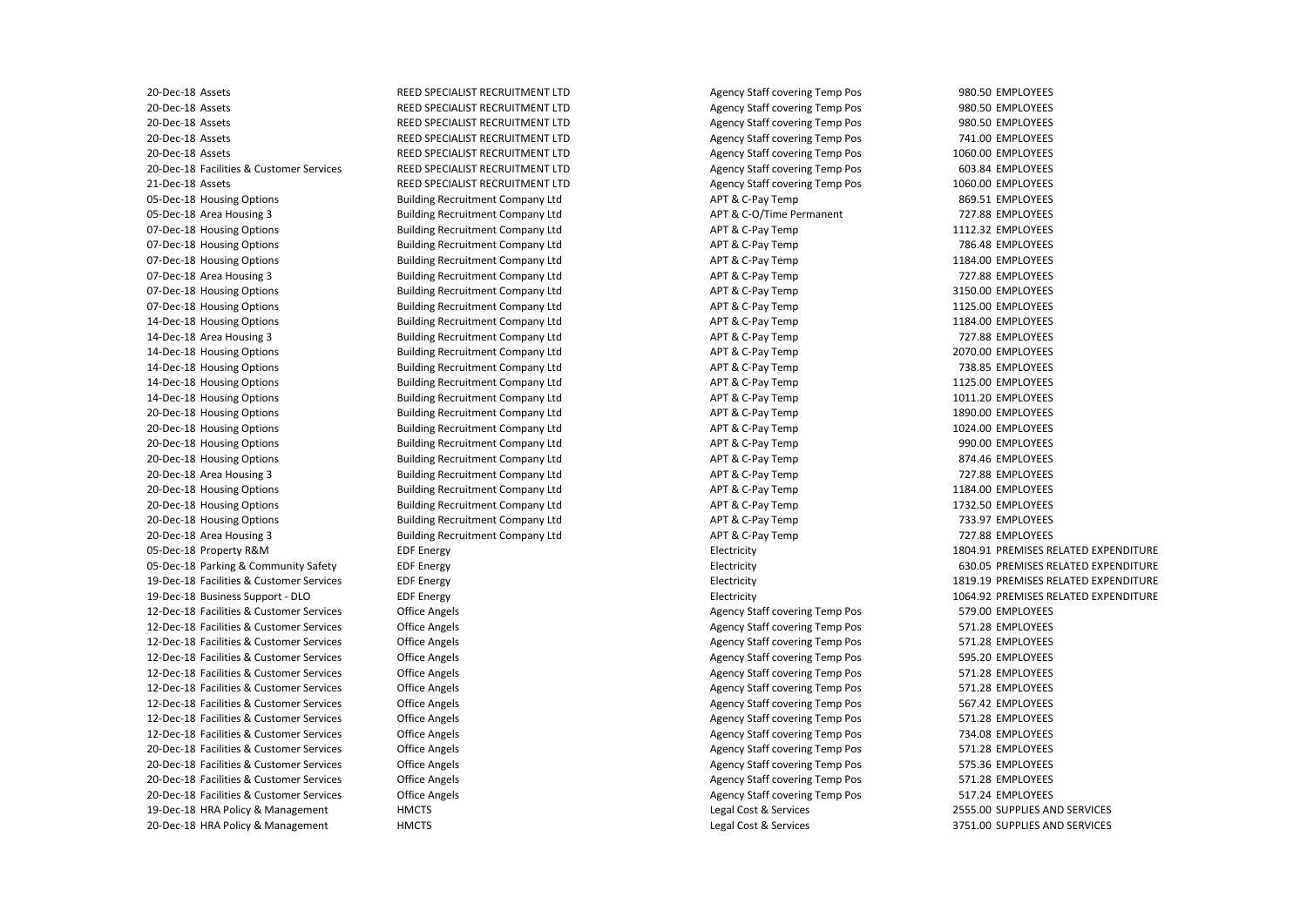07-Dec-18 Revs and Bens Manager 19-Dec-18 Revs and Bens Manager 20-Dec-18 Housing Enabling & Development 20-Dec-18 Housing Enabling & Development 05-Dec-18 Visitor Centre 05-Dec-18 Visitor Centre 07-Dec-18 Visitor Centre 07-Dec-18 Visitor Centre 20-Dec-18 Visitor Centre 21-Dec-18 Visitor Centre 05-Dec-18 Assets 05-Dec-18 Assets 05-Dec-18 Assets 12-Dec-18 Assets 12-Dec-18 Assets 12-Dec-18 Assets 20-Dec-18 Assets 20-Dec-18 Assets 20-Dec-18 Assets 20-Dec-18 Assets 20-Dec-18 Assets 20-Dec-18 Assets 19-Dec-18 Property R&M 19-Dec-18 Property R&M 19-Dec-18 Property R&M 14-Dec-18 Capital 20-Dec-18 Capital 12-Dec-18 Democratic Services 20-Dec-18 Open Spaces DLO 12-Dec-18 Cems and Crems 12-Dec-18 Cems and Crems 20-Dec-18 Planning Policy 20-Dec-18 Corporate Transformation Progr 20-Dec-18 Corporate Transformation Progr 12-Dec-18 Property R&M 20-Dec-18 Deane Helpline 12-Dec-18 Capital 21-Dec-18 Property R&M 21-Dec-18 Property R&M 20-Dec-18 Capital 20-Dec-18 Capital 19-Dec-18 Corporate Property 05-Dec-18 Democratic Services 12-Dec-18 Democratic Services 20-Dec-18 Balance Sheet 20-Dec-18 Democratic Services 20-Dec-18 Democratic Services 19-Dec-18 Property R&M 05-Dec-18 Housing Options

 ROYAL MAIL GROUP LTD ROYAL MAIL GROUP LTD ROYAL MAIL GROUP LTD ROYAL MAIL GROUP LTD ROYAL MAIL GROUP LTD BH Compliance Ltd BH Compliance Ltd BH Compliance Ltd Nationwide Windows Ltd Nationwide Windows Ltd Exchange House Business Centre PSA Finance UK Ltd/aka Free2Move Lease Premier Roofing Contractors Ltd Somerset County Council Pension Fund Somerset County Council Pension Fund Somerset County Council Pension Fund Somerset County Council Pension Fund Somerset County Council Pension Fund JJK Cleaning & Guttering Ltd James Andrews Recruitment Solutions ROYAL MAIL GROUP LTD ROYAL MAIL GROUP LTD Idverde Deverell Smith Limited Deverell Smith Limited Deverell Smith Limited Deverell Smith Limited Deverell Smith Limited Deverell Smith Limited Deverell Smith Limited Deverell Smith Limited Deverell Smith Limited Deverell Smith Limited Deverell Smith Limited Deverell Smith Limited Protective Wear Supplies Ltd t/a PWS The Columbaria Company The Columbaria Company HYAS ASSOCIATES LIMITED CS Solutions Ltd CS Solutions Ltd Taylor Lewis Limited Edward Nash LLP t/a Nash Partnership Midas Construction Ltd. Inchcape Fleet Solutions Inchcape Fleet Solutions West Monkton Village Hall West Monkton Village Hall Taunton Carpets & Flooring

 Sales of Products & Materials Agency Staff covering Perm Pos Agency Staff covering Perm Pos Agency Staff covering Perm Pos Agency Staff covering Perm Pos Agency Staff covering Perm Pos Agency Staff covering Perm Pos Agency Staff covering Perm Pos Agency Staff covering Perm Pos Agency Staff covering Perm Pos Agency Staff covering Perm Pos Agency Staff covering Perm Pos Agency Staff covering Perm Pos Clothing & Uniform Purchases Purchase for Resale Purchase for Resale Postage Purchase for Resale Purchase for Resale Postage Purchase for Resale **Consultants Consultants** Consultants Refurbishment Refurbishment Conf & Meet Exp (not catering) Purchase for Resale Purchase for Resale Consultants Conf & Meet Exp (not catering) Conf & Meet Exp (not catering) Fees & Hired Services **Consultants** Operating Lease Construction Works Operating Lease Operating Lease Grant Payments Grant Payments Bldgs - Planned Maintenance Fees & Hired Services YE - LG ERS Cptl Cst Erly Rtrm YE - LG ERS Cptl Cst Erly Rtrm SCC LG Ers Fixed Monthly Charg YE - LG ERS Cptl Cst Erly Rtrm YE - LG ERS Cptl Cst Erly Rtrm Bldgs - Responsive Maintenance APT & C-Pay Temp

 11086.79 TRANSPORT RELATED EXPENDITURE 4237.30 TRANSPORT RELATED EXPENDITURE 1015.90 SUPPLIES AND SERVICES 564.20 SUPPLIES AND SERVICES 1423.02 SUPPLIES AND SERVICES 870.00 SUPPLIES AND SERVICES 564.20 SUPPLIES AND SERVICES 1835.00 SUPPLIES AND SERVICES 1002.65 SUPPLIES AND SERVICES 2250.00 INCOME 1710.00 EMPLOYEES 1710.00 EMPLOYEES 1710.00 EMPLOYEES 1530.00 EMPLOYEES 1530.00 EMPLOYEES 1530.00 EMPLOYEES 2430.00 EMPLOYEES 2430.00 EMPLOYEES 2430.00 EMPLOYEES 1800.00 EMPLOYEES 1800.00 EMPLOYEES 1800.00 EMPLOYEES 1300.00 SUPPLIES AND SERVICES 1560.00 SUPPLIES AND SERVICES 1373.34 SUPPLIES AND SERVICES 34794.93 CAPITAL 14648.92 CAPITAL 5500.00 SUPPLIES AND SERVICES 1776.01 SUPPLIES AND SERVICES 16560.00 SUPPLIES AND SERVICES 650.00 SUPPLIES AND SERVICES 5231.83 SUPPLIES AND SERVICES 5400.00 SUPPLIES AND SERVICES 5400.00 SUPPLIES AND SERVICES 4000.00 SUPPLIES AND SERVICES 24250.20 SUPPLIES AND SERVICES 62743.31 TRANSPORT RELATED EXPENDITURE 503834.37 CAPITAL 1050.00 CAPITAL 3169.00 CAPITAL 1695.00 PREMISES RELATED EXPENDITURE 1279.00 SUPPLIES AND SERVICES 10674.60 EMPLOYEES 24053.11 EMPLOYEES 194395.00 HOLDING ACCOUNTS 30378.59 EMPLOYEES 13500.00 EMPLOYEES 600.00 PREMISES RELATED EXPENDITURE 924.00 EMPLOYEES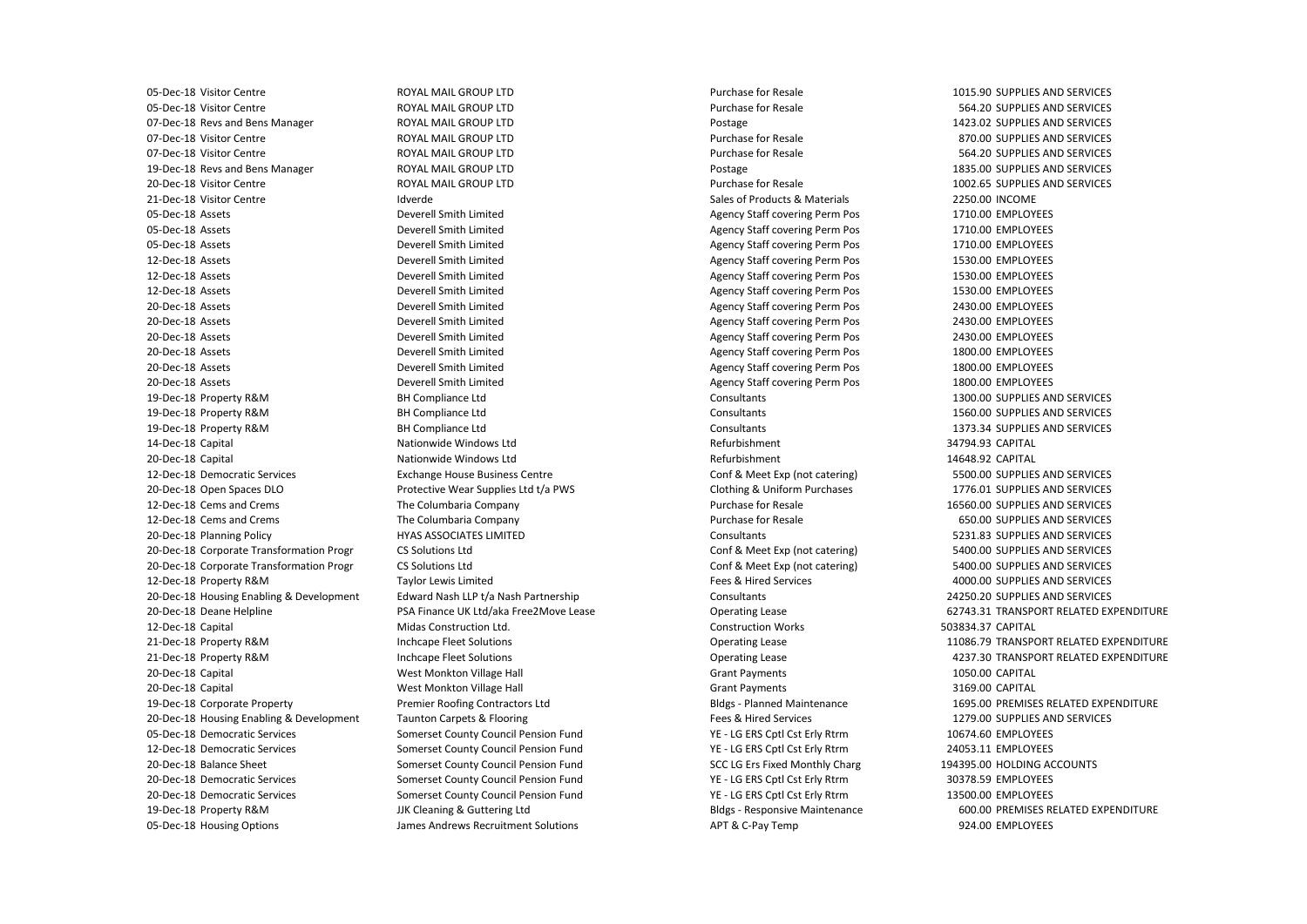05-Dec-18 Area Housing 3 07-Dec-18 Area Housing 1 07-Dec-18 Area Housing 2 07-Dec-18 Housing Options 07-Dec-18 Housing Options 07-Dec-18 Area Housing 2 07-Dec-18 Area Housing 2 12-Dec-18 Property R&M 14-Dec-18 Area Housing 1 14-Dec-18 Area Housing 2 14-Dec-18 Housing Options 14-Dec-18 Housing Options 14-Dec-18 Housing Options 14-Dec-18 Housing Options 19-Dec-18 Area Housing 3 19-Dec-18 Area Housing 3 19-Dec-18 Area Housing 3 20-Dec-18 Property R&M 20-Dec-18 Area Housing 1 20-Dec-18 Area Housing 3 20-Dec-18 Area Housing 2 20-Dec-18 Property R&M 20-Dec-18 Housing Options 20-Dec-18 Housing Options 20-Dec-18 Housing Options 20-Dec-18 Housing Options 20-Dec-18 Housing Options 20-Dec-18 Area Housing 2 20-Dec-18 HRA Lettings 20-Dec-18 Housing Options 20-Dec-18 Housing Options 20-Dec-18 Area Housing 2 20-Dec-18 Area Housing 2 20-Dec-18 HRA Lettings 20-Dec-18 Area Housing 2 20-Dec-18 Property R&M 20-Dec-18 Area Housing 2 20-Dec-18 Area Housing 3 20-Dec-18 Area Housing 1 20-Dec-18 Area Housing 1 20-Dec-18 Area Housing 2 07-Dec-18 Regeneration & Infrastructure 12-Dec-18 Property R&M 14-Dec-18 Cems and Crems 14-Dec-18 Capital 20-Dec-18 Capital 20-Dec-18 Capital 20-Dec-18 ICT & Information 19-Dec-18 Assets

 James Andrews Recruitment Solutions James Andrews Recruitment Solutions James Andrews Recruitment Solutions James Andrews Recruitment Solutions James Andrews Recruitment Solutions James Andrews Recruitment Solutions James Andrews Recruitment Solutions James Andrews Recruitment Solutions James Andrews Recruitment Solutions James Andrews Recruitment Solutions James Andrews Recruitment Solutions James Andrews Recruitment Solutions James Andrews Recruitment Solutions James Andrews Recruitment Solutions James Andrews Recruitment Solutions James Andrews Recruitment Solutions James Andrews Recruitment Solutions James Andrews Recruitment Solutions James Andrews Recruitment Solutions James Andrews Recruitment Solutions James Andrews Recruitment Solutions James Andrews Recruitment Solutions James Andrews Recruitment Solutions James Andrews Recruitment Solutions James Andrews Recruitment Solutions James Andrews Recruitment Solutions James Andrews Recruitment Solutions James Andrews Recruitment Solutions James Andrews Recruitment Solutions James Andrews Recruitment Solutions James Andrews Recruitment Solutions James Andrews Recruitment Solutions James Andrews Recruitment Solutions James Andrews Recruitment Solutions James Andrews Recruitment Solutions James Andrews Recruitment Solutions James Andrews Recruitment Solutions James Andrews Recruitment Solutions James Andrews Recruitment Solutions James Andrews Recruitment Solutions James Andrews Recruitment Solutions Effective Mailing Solutions Neil Curtis & Sons Funeral Contractors Fensec Ltd

 Neil Curtis & Sons Funeral Contractors Neil Curtis & Sons Funeral Contractors Neil Curtis & Sons Funeral Contractors Uninteruptable Power Supplies Lambert Smith Hampton

 ICT - Hardware APT & C-Pay Temp APT & C-Pay Temp APT & C-Pay Temp APT & C-Pay Temp APT & C-Pay Temp APT & C-Pay Temp APT & C-Pay Temp APT & C-Pay Temp APT & C-Pay Temp APT & C-Pay Temp APT & C-Pay Temp APT & C-Pay Temp APT & C-Pay Temp APT & C-Pay Temp APT & C-Pay Temp APT & C-Pay Temp APT & C-Pay Temp APT & C-Pay Temp APT & C-Pay Temp APT & C-Pay Temp APT & C-Pay Temp APT & C-Pay Temp APT & C-Pay Temp APT & C-Pay Temp APT & C-Pay Temp APT & C-Pay Temp APT & C-Pay Temp APT & C-Pay Temp APT & C-Pay Temp APT & C-Pay Temp APT & C-Pay Temp APT & C-Pay Temp APT & C-Pay Temp APT & C-Pay Temp APT & C-Pay Temp APT & C-Pay Temp APT & C-Pay Temp APT & C-Pay Temp APT & C-Pay Temp APT & C-Pay Temp APT & C-Pay Temp Contractors Bldgs - Planned Maintenance **Contractors** Demolition Costs Construction Works Infrastructure Fees **Consultants** 

649.75 EMPLOYEES 1000.50 EMPLOYEES 912.50 EMPLOYEES 960.63 EMPLOYEES 1123.42 EMPLOYEES 882.00 EMPLOYEES 962.00 EMPLOYEES 1001.02 EMPLOYEES 874.00 EMPLOYEES 912.50 EMPLOYEES 1139.35 EMPLOYEES 1163.69 EMPLOYEES 962.00 EMPLOYEES 906.50 EMPLOYEES 937.15 EMPLOYEES 939.40 EMPLOYEES 940.75 EMPLOYEES 795.84 EMPLOYEES 1023.50 EMPLOYEES 941.65 EMPLOYEES 893.75 EMPLOYEES 988.58 EMPLOYEES 1210.55 EMPLOYEES 937.20 EMPLOYEES 912.63 EMPLOYEES 1091.55 EMPLOYEES 1068.30 EMPLOYEES 956.25 EMPLOYEES 517.00 EMPLOYEES 804.72 EMPLOYEES 1171.50 EMPLOYEES 882.00 EMPLOYEES 962.00 EMPLOYEES 894.30 EMPLOYEES 956.25 EMPLOYEES 907.76 EMPLOYEES 931.25 EMPLOYEES 938.50 EMPLOYEES 989.00 EMPLOYEES 1092.50 EMPLOYEES 925.00 EMPLOYEES 1267.50 SUPPLIES AND SERVICES 886.67 PREMISES RELATED EXPENDITURE 3850.00 SUPPLIES AND SERVICES 3240.00 CAPITAL 2890.00 CAPITAL 3890.00 CAPITAL 500.00 SUPPLIES AND SERVICES 950.00 SUPPLIES AND SERVICES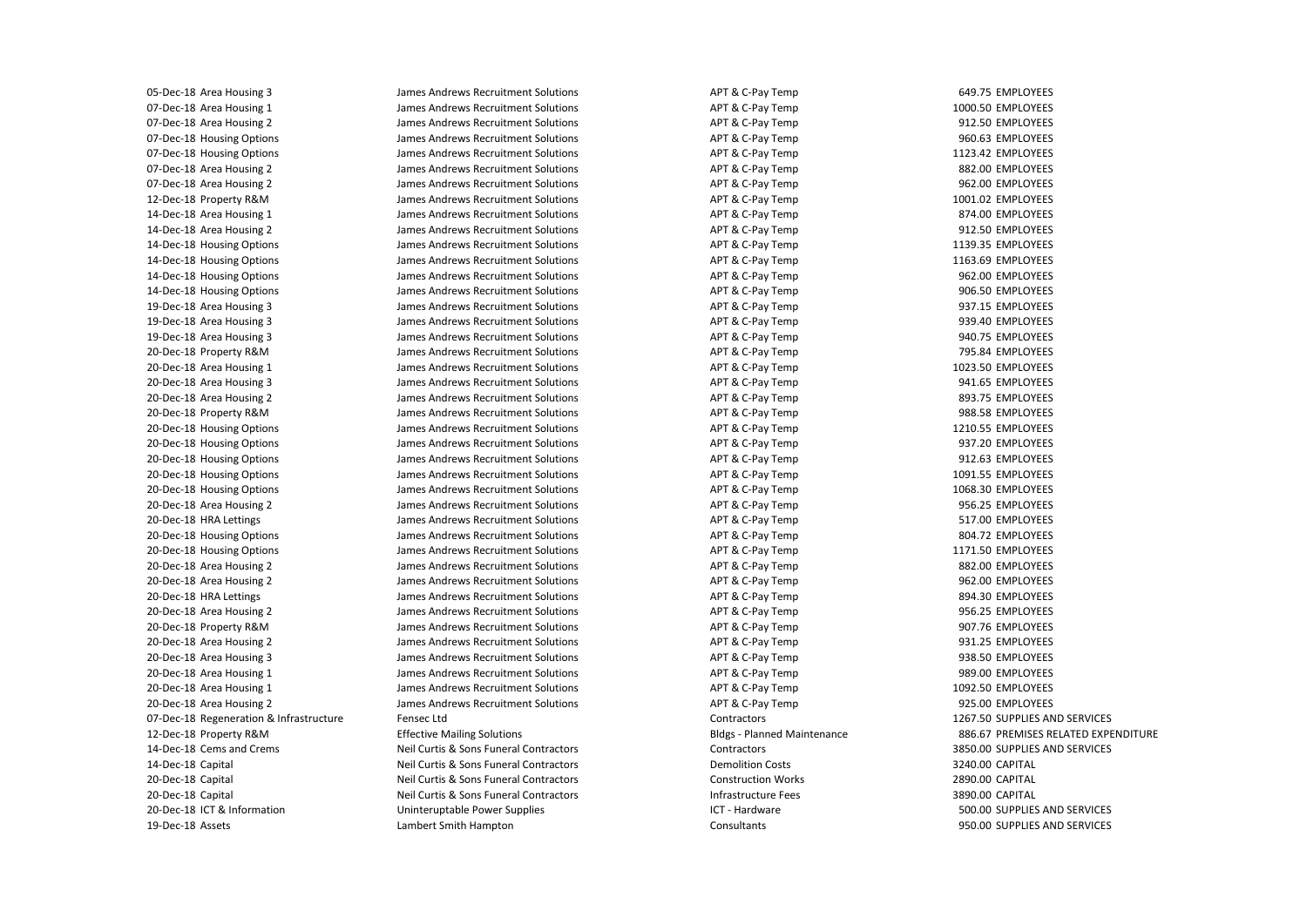20-Dec-18 Housing Enabling & Development 19-Dec-18 HRA Policy & Management 19-Dec-18 Revs and Bens Manager 20-Dec-18 Cems and Crems 14-Dec-18 Planning Policy 05-Dec-18 Open Spaces DLO 12-Dec-18 Capital 12-Dec-18 HR & OD 14-Dec-18 Corporate Transformation Progr 14-Dec-18 Corporate Transformation Progr 05-Dec-18 Area Planning 05-Dec-18 Area Planning 05-Dec-18 Area Planning 07-Dec-18 Area Planning 07-Dec-18 Area Planning 14-Dec-18 Area Planning 14-Dec-18 Area Planning 20-Dec-18 Area Planning 20-Dec-18 Area Planning 20-Dec-18 Area Planning 20-Dec-18 Area Planning 20-Dec-18 Area Planning 20-Dec-18 Area Planning 20-Dec-18 Area Planning 20-Dec-18 Area Planning 20-Dec-18 Area Planning 20-Dec-18 Area Planning 05-Dec-18 Capital 19-Dec-18 ICT & Information 12-Dec-18 Planning Policy 20-Dec-18 Capital 20-Dec-18 Capital 20-Dec-18 Capital 20-Dec-18 Cems and Crems 07-Dec-18 Facilities & Customer Services 12-Dec-18 Planning Policy 21-Dec-18 Capital 20-Dec-18 Housing Options 07-Dec-18 CEO & ACE 07-Dec-18 Corporate Transformation Progr 07-Dec-18 Corporate Transformation Progr 19-Dec-18 CEO & ACE 20-Dec-18 CEO & ACE 20-Dec-18 CEO & ACE 21-Dec-18 Corporate Transformation Progr 21-Dec-18 Corporate Transformation Progr 05-Dec-18 Area Planning 05-Dec-18 Area Planning 05-Dec-18 Area Planning

 WSP UK Ltd PAR Engineering (MK) Ltd CLARK LANDSCAPE DESIGN Solutions Audio Visual Ltd Manning & Knight Fleet (Line Markers) Limited Anthony Brookes Surveys Ltd Two Bald Blokes Two Bald Blokes Two Bald Blokes Park Avenue Recruitment Park Avenue Recruitment Park Avenue Recruitment Park Avenue Recruitment Park Avenue Recruitment Park Avenue Recruitment Park Avenue Recruitment Park Avenue Recruitment Park Avenue Recruitment Park Avenue Recruitment Park Avenue Recruitment Park Avenue Recruitment Park Avenue Recruitment Park Avenue Recruitment Park Avenue Recruitment Park Avenue Recruitment Park Avenue Recruitment Anesco Ltd Signs Express Mace Limited Mace Limited Mace Limited Vivedia Ltd JW Valeting Design Action Devon and Cornwall Allpay Ltd Allpay Ltd Crown & Sceptre Gatenby Sanderson Gatenby Sanderson Gatenby Sanderson Gatenby Sanderson Gatenby Sanderson Gatenby Sanderson Gatenby Sanderson Gatenby Sanderson G2V Recruitment Group G2V Recruitment Group G2V Recruitment Group

 Training - Non Qualification Training - Non Qualification Training - Non Qualification APT & C-Pay Temp APT & C-Pay Temp APT & C-Pay Temp APT & C-Pay Temp APT & C-Pay Temp APT & C-Pay Temp APT & C-Pay Temp APT & C-Pay Temp APT & C-Pay Temp APT & C-Pay Temp APT & C-Pay Temp APT & C-Pay Temp APT & C-Pay Temp APT & C-Pay Temp APT & C-Pay Temp APT & C-Pay Temp APT & C-Pay Temp Veh costs - r&m Agency Staff covering Perm Pos Agency Staff covering Perm Pos Agency Staff covering Perm Pos Grounds Maintenance **Consultants** Fees & Hired Services IT Equipment Purchases Fees & Hired Services Construction Works Stationery Consultants Consultants Costs Construction Works Construction Works Purchase for Resale **Consultants** Bank Charges Bank Charges Construction Works Bed & Breakfast Fees & Hired Services Fees & Hired Services Fees & Hired Services Fees & Hired Services Fees & Hired Services Fees & Hired Services Fees & Hired Services Fees & Hired Services

700.00 PREMISES RELATED EXPENDITURE 2714.00 SUPPLIES AND SERVICES 918.00 SUPPLIES AND SERVICES 1138.00 CAPITAL 2220.00 SUPPLIES AND SERVICES 513.50 EMPLOYEES 20766.87 EMPLOYEES 20766.87 EMPLOYEES 1301.46 EMPLOYEES 1240.00 EMPLOYEES 1313.34 EMPLOYEES 1364.54 EMPLOYEES 1726.66 EMPLOYEES 1364.54 EMPLOYEES 1690.00 EMPLOYEES 5456.53 EMPLOYEES 1364.13 EMPLOYEES 1364.54 EMPLOYEES 2106.66 EMPLOYEES 526.67 EMPLOYEES 1364.54 EMPLOYEES 3852.80 EMPLOYEES 963.20 EMPLOYEES 1364.54 EMPLOYEES 1312.94 EMPLOYEES 702.00 CAPITAL 984.77 SUPPLIES AND SERVICES 1550.00 SUPPLIES AND SERVICES 6635.70 CAPITAL 12293.32 CAPITAL 2390.00 CAPITAL 1105.00 SUPPLIES AND SERVICES 690.00 TRANSPORT RELATED EXPENDITURE 957.10 SUPPLIES AND SERVICES 1046.04 SUPPLIES AND SERVICES 872.04 SUPPLIES AND SERVICES 8148.66 CAPITAL 541.67 THIRD PARTY PAYMENTS 3699.17 SUPPLIES AND SERVICES 5554.00 SUPPLIES AND SERVICES 5554.00 SUPPLIES AND SERVICES 3175.00 SUPPLIES AND SERVICES 520.20 SUPPLIES AND SERVICES 1253.40 SUPPLIES AND SERVICES 5000.00 SUPPLIES AND SERVICES 5000.00 SUPPLIES AND SERVICES 800.00 EMPLOYEES 1605.00 EMPLOYEES 1600.00 EMPLOYEES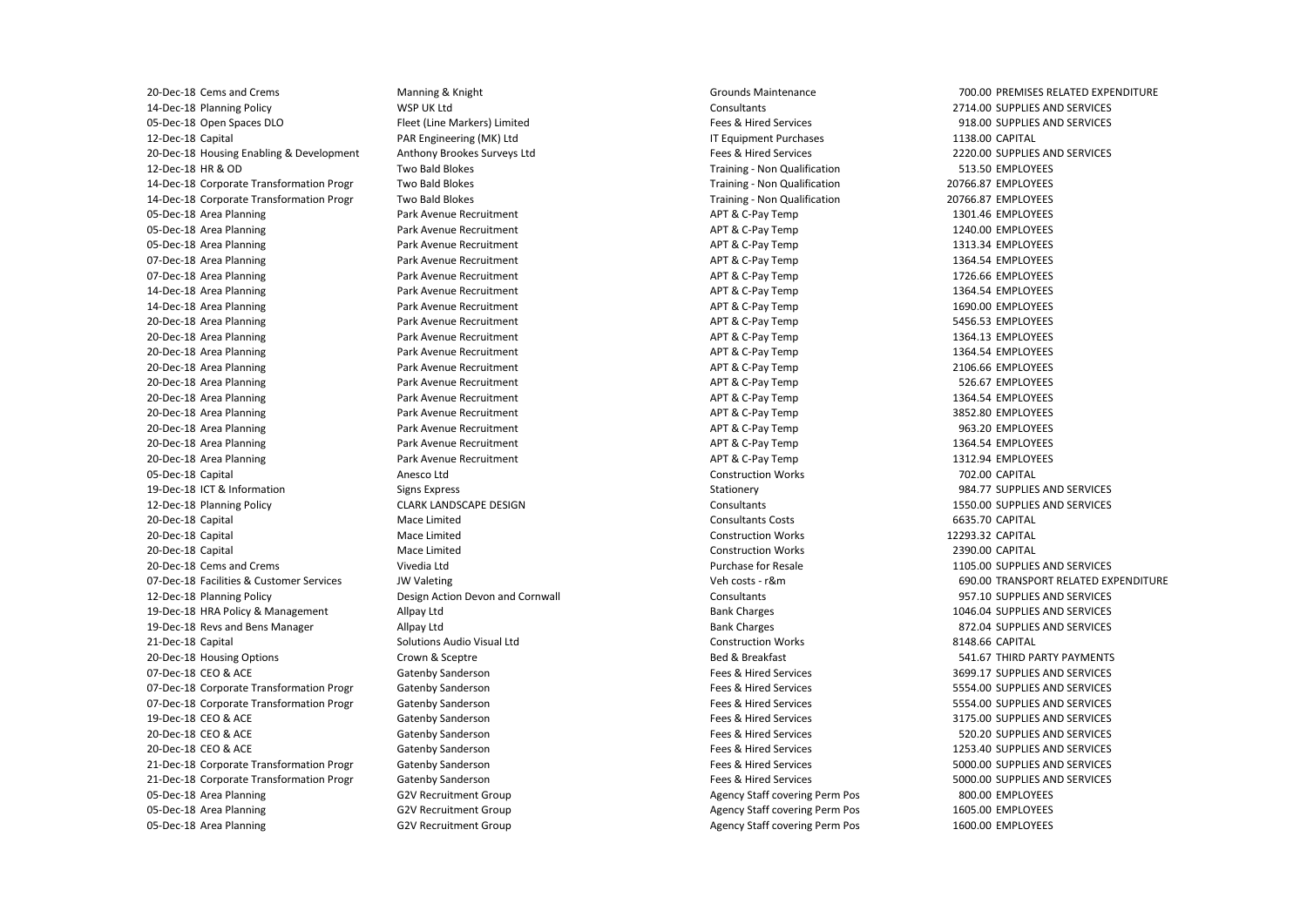19-Dec-18 Housing Enabling & Development 19-Dec-18 Housing Enabling & Development 12-Dec-18 Housing Enabling & Development 19-Dec-18 Health & Safety 14-Dec-18 Area Planning 12-Dec-18 Property Investments 20-Dec-18 Property Investments 05-Dec-18 Property Investments 05-Dec-18 Property Investments 12-Dec-18 Property Investments 20-Dec-18 Property Investments 20-Dec-18 Property Investments 07-Dec-18 Corporate Transformation Progr 07-Dec-18 Corporate Transformation Progr 19-Dec-18 Corporate Transformation Progr 19-Dec-18 Corporate Transformation Progr 20-Dec-18 Capital 14-Dec-18 Area Planning 12-Dec-18 Democratic Services 05-Dec-18 Property R&M 19-Dec-18 Housing Options 07-Dec-18 Parking & Community Safety 05-Dec-18 Balance Sheet 05-Dec-18 Balance Sheet 12-Dec-18 Balance Sheet 19-Dec-18 Balance Sheet 19-Dec-18 Balance Sheet 20-Dec-18 Balance Sheet 20-Dec-18 Property R&M 20-Dec-18 Balance Sheet 20-Dec-18 Balance Sheet 20-Dec-18 Balance Sheet 20-Dec-18 Balance Sheet 20-Dec-18 Balance Sheet 20-Dec-18 Balance Sheet 20-Dec-18 Property R&M 20-Dec-18 Property R&M 12-Dec-18 Cems and Crems 12-Dec-18 Finance 12-Dec-18 Finance 14-Dec-18 HR & OD 19-Dec-18 Finance 19-Dec-18 Finance 19-Dec-18 Assets 20-Dec-18 Facilities & Customer Services 19-Dec-18 ICT & Information 19-Dec-18 ICT & Information 19-Dec-18 Corporate Property 12-Dec-18 Open Spaces DLO

 L A Moore Ltd Iceni Projects Limited Initial Washroom Hygiene CIPFA Business Limited CIPFA Business Limited CIPFA Business Limited CIPFA Business Limited CIPFA Business Limited CIPFA Business Limited RHINO FIRE CONTROL VODAFONE LIMITED (PAGING) VODAFONE LIMITED (PAGING) WALFORD SECURITY LIMITED G2V Recruitment Group Inermis Environmental Solutions Gully Howard Technical Gully Howard Technical Randstad CPE Randstad CPE Randstad CPE Randstad CPE Randstad CPE WA Consultants WA Consultants WA Consultants WA Consultants Chesters Commercial Ltd Chesters Commercial Ltd The Mount Somerset Hotel & Spa Ltd Harrow Green Ltd ADS Engineering Red Dragon Pubco Ltd Bemrose Booth Ltd Electric Center Electric Center Electric Center Electric Center Electric Center Electric Center Electric Center Electric Center Electric Center Electric Center Electric Center Electric Center Electric Center Electric Center Electric Center BONINGALE NURSERIES

 Agency Staff covering Temp Pos Bldgs - Asbestos Bldgs - Asbestos Bldgs - Asbestos Bldgs - Asbestos Bldgs - Asbestos Bldgs - Asbestos Bldgs - Asbestos Bldgs - Responsive Maintenance Bldgs - Responsive Maintenance Bldgs - Responsive Maintenance Grds - Flowers & Shrubs F&C for Services **Consultants Consultants Consultants Consultants** Demolition Costs **Consultants** Fees & Hired Services Fees & Hired Services Consultants Fees & Hired Services Bed & Breakfast Stationery Inventory Inventory Inventory Inventory Inventory Inventory Inventory Inventory Inventory Inventory Inventory Inventory Fees & Hired Services Equipment - Purchases Subscriptions & Publications Subscriptions & Publications Training - Non Qualification Subscriptions & Publications Subscriptions & Publications Subscriptions & Publications Bldgs - Compliance Costs ICT - Mobile Phones ICT - Mobile Phones Contractors

936.36 EMPLOYEES 1540.00 INCOME 4720.00 PREMISES RELATED EXPENDITURE 5090.00 PREMISES RELATED EXPENDITURE 574.98 PREMISES RELATED EXPENDITURE 574.98 PREMISES RELATED EXPENDITURE 574.98 PREMISES RELATED EXPENDITURE 574.98 PREMISES RELATED EXPENDITURE 574.98 PREMISES RELATED EXPENDITURE 2000.00 SUPPLIES AND SERVICES 2000.00 SUPPLIES AND SERVICES 4000.00 SUPPLIES AND SERVICES 4000.00 SUPPLIES AND SERVICES 64956.84 CAPITAL 5025.21 SUPPLIES AND SERVICES 650.00 SUPPLIES AND SERVICES 650.00 SUPPLIES AND SERVICES 2117.50 SUPPLIES AND SERVICES 527.16 SUPPLIES AND SERVICES 716.99 PREMISES RELATED EXPENDITURE 600.00 THIRD PARTY PAYMENTS 1449.60 SUPPLIES AND SERVICES 1124.77 CURRENT ASSETS 1295.14 CURRENT ASSETS 3186.07 CURRENT ASSETS 2011.71 CURRENT ASSETS 598.00 CURRENT ASSETS 871.80 CURRENT ASSETS 539.10 PREMISES RELATED EXPENDITURE 911.50 CURRENT ASSETS 627.90 CURRENT ASSETS 922.84 CURRENT ASSETS 583.37 CURRENT ASSETS 1373.72 CURRENT ASSETS 907.33 CURRENT ASSETS 543.45 PREMISES RELATED EXPENDITURE 564.09 SUPPLIES AND SERVICES 756.85 SUPPLIES AND SERVICES 1140.00 SUPPLIES AND SERVICES 1140.00 SUPPLIES AND SERVICES 2200.00 EMPLOYEES 1640.00 SUPPLIES AND SERVICES 1640.00 SUPPLIES AND SERVICES 1495.00 SUPPLIES AND SERVICES 1225.20 PREMISES RELATED EXPENDITURE 5946.91 SUPPLIES AND SERVICES 6050.30 SUPPLIES AND SERVICES 500.00 SUPPLIES AND SERVICES 877.80 PREMISES RELATED EXPENDITURE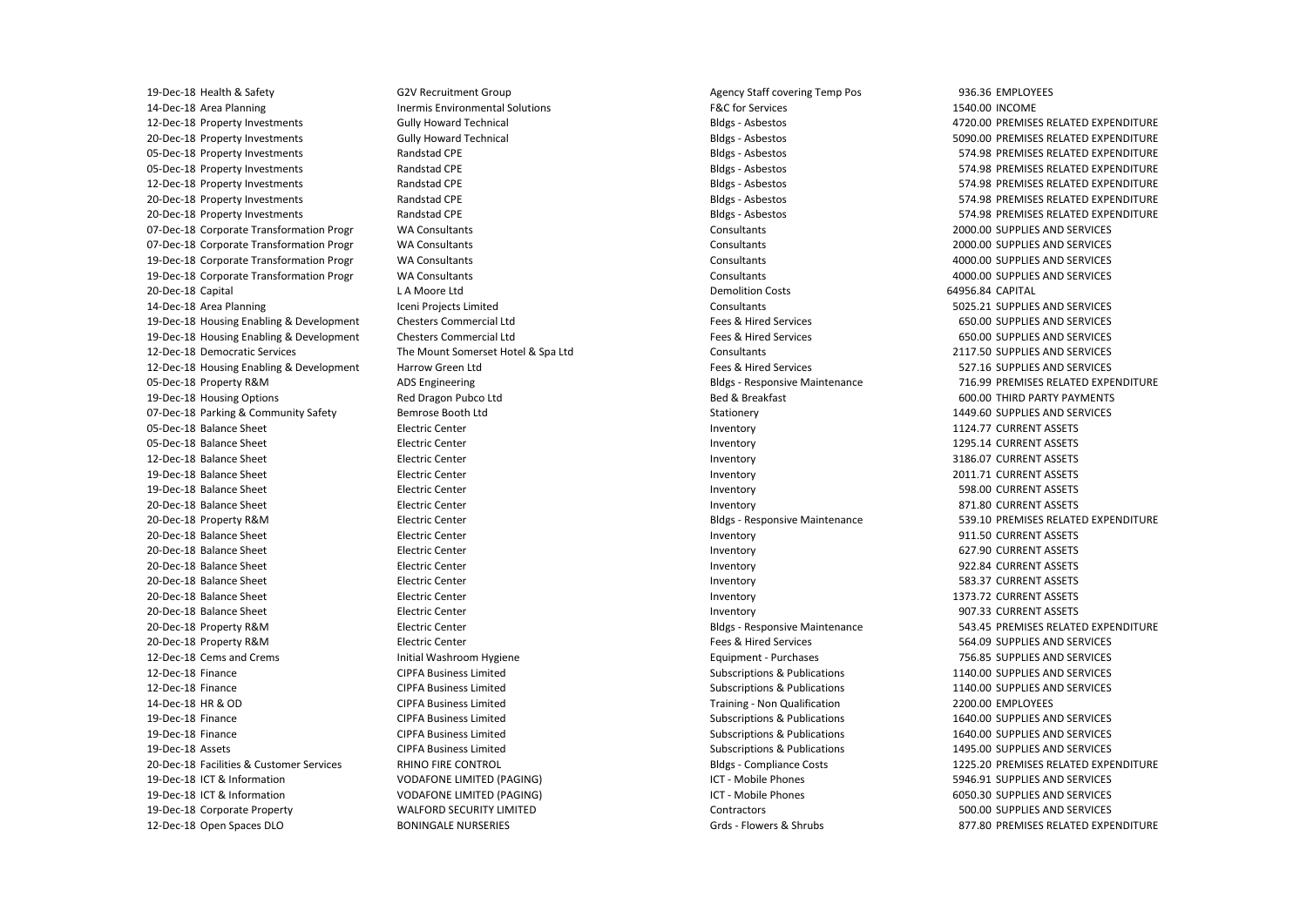12-Dec-18 Property R&M 20-Dec-18 Parking & Community Safety 19-Dec-18 Capital 21-Dec-18 Capital 05-Dec-18 Assets 05-Dec-18 Assets 05-Dec-18 Assets 05-Dec-18 Assets 05-Dec-18 Assets 05-Dec-18 Assets 05-Dec-18 Assets 05-Dec-18 Assets 05-Dec-18 Assets 05-Dec-18 Growth Programme 05-Dec-18 Procurement 05-Dec-18 Growth Programme 05-Dec-18 Assets 05-Dec-18 Assets 05-Dec-18 Assets 07-Dec-18 Growth Programme 07-Dec-18 Growth Programme 07-Dec-18 Property Investments 07-Dec-18 Assets 07-Dec-18 Assets 07-Dec-18 Assets 07-Dec-18 Property Investments 12-Dec-18 Property Investments 12-Dec-18 Assets 12-Dec-18 Assets 12-Dec-18 Assets 12-Dec-18 Procurement 12-Dec-18 Growth Programme 12-Dec-18 Growth Programme 14-Dec-18 Assets 14-Dec-18 Assets 14-Dec-18 Assets 19-Dec-18 Assets 19-Dec-18 Assets 19-Dec-18 Assets 19-Dec-18 Assets 19-Dec-18 Assets 19-Dec-18 Assets 20-Dec-18 Growth Programme 20-Dec-18 Growth Programme 20-Dec-18 Property Investments 20-Dec-18 Assets 20-Dec-18 Assets 20-Dec-18 Assets 20-Dec-18 Assets

 CALE BRIPARC LTD Bridgwater & Taunton College AIRTECH ENVIRONMENTAL SYSTEMS AIRTECH ENVIRONMENTAL SYSTEMS HAYS Specialist Recruitment HAYS Specialist Recruitment HAYS Specialist Recruitment HAYS Specialist Recruitment HAYS Specialist Recruitment HAYS Specialist Recruitment HAYS Specialist Recruitment HAYS Specialist Recruitment HAYS Specialist Recruitment HAYS Specialist Recruitment HAYS Specialist Recruitment HAYS Specialist Recruitment HAYS Specialist Recruitment HAYS Specialist Recruitment HAYS Specialist Recruitment HAYS Specialist Recruitment HAYS Specialist Recruitment HAYS Specialist Recruitment HAYS Specialist Recruitment HAYS Specialist Recruitment HAYS Specialist Recruitment HAYS Specialist Recruitment HAYS Specialist Recruitment HAYS Specialist Recruitment HAYS Specialist Recruitment HAYS Specialist Recruitment HAYS Specialist Recruitment HAYS Specialist Recruitment HAYS Specialist Recruitment HAYS Specialist Recruitment HAYS Specialist Recruitment HAYS Specialist Recruitment HAYS Specialist Recruitment HAYS Specialist Recruitment HAYS Specialist Recruitment HAYS Specialist Recruitment HAYS Specialist Recruitment HAYS Specialist Recruitment HAYS Specialist Recruitment HAYS Specialist Recruitment HAYS Specialist Recruitment HAYS Specialist Recruitment HAYS Specialist Recruitment HAYS Specialist Recruitment HAYS Specialist Recruitment

 Training - Qualification Agency Staff covering Temp Pos Agency Staff covering Temp Pos Agency Staff covering Temp Pos Agency Staff covering Temp Pos Agency Staff covering Temp Pos Agency Staff covering Temp Pos Agency Staff covering Temp Pos Agency Staff covering Temp Pos Agency Staff covering Temp Pos Agency Staff covering Temp Pos Agency Staff covering Temp Pos Agency Staff covering Temp Pos Agency Staff covering Temp Pos Agency Staff covering Temp Pos Agency Staff covering Temp Pos Agency Staff covering Temp Pos Agency Staff covering Temp Pos Agency Staff covering Temp Pos Agency Staff covering Temp Pos Agency Staff covering Temp Pos Agency Staff covering Temp Pos Agency Staff covering Temp Pos Agency Staff covering Temp Pos Agency Staff covering Temp Pos Agency Staff covering Temp Pos Agency Staff covering Temp Pos Agency Staff covering Temp Pos Agency Staff covering Temp Pos Agency Staff covering Temp Pos Agency Staff covering Temp Pos Agency Staff covering Temp Pos Agency Staff covering Temp Pos Agency Staff covering Temp Pos Agency Staff covering Temp Pos Agency Staff covering Temp Pos Agency Staff covering Temp Pos Agency Staff covering Temp Pos Agency Staff covering Temp Pos Agency Staff covering Temp Pos Agency Staff covering Temp Pos Agency Staff covering Temp Pos Agency Staff covering Temp Pos Agency Staff covering Temp Pos Agency Staff covering Temp Pos Agency Staff covering Temp Pos Bldgs - Responsive Maintenance Refurbishment Refurbishment

2364.00 EMPLOYEES 2756.25 PREMISES RELATED EXPENDITURE 638.90 CAPITAL 870.00 CAPITAL 1575.00 EMPLOYEES 1575.00 EMPLOYEES 1575.00 EMPLOYEES 900.38 EMPLOYEES 900.38 EMPLOYEES 900.38 EMPLOYEES 1350.57 EMPLOYEES 1350.57 EMPLOYEES 1350.57 EMPLOYEES 945.44 EMPLOYEES 2006.55 EMPLOYEES 945.44 EMPLOYEES 1317.64 EMPLOYEES 1317.64 EMPLOYEES 1317.64 EMPLOYEES 2025.90 EMPLOYEES 2025.90 EMPLOYEES 879.92 EMPLOYEES 1511.87 EMPLOYEES 1511.87 EMPLOYEES 1511.87 EMPLOYEES 1099.90 EMPLOYEES 659.94 EMPLOYEES 2250.95 EMPLOYEES 2250.95 EMPLOYEES 2250.95 EMPLOYEES 2006.55 EMPLOYEES 945.44 EMPLOYEES 2025.90 EMPLOYEES 1647.05 EMPLOYEES 1647.05 EMPLOYEES 1647.05 EMPLOYEES 1147.05 EMPLOYEES 1147.05 EMPLOYEES 1147.05 EMPLOYEES 1911.75 EMPLOYEES 1911.75 EMPLOYEES 1911.75 EMPLOYEES 945.44 EMPLOYEES 2025.90 EMPLOYEES 1099.90 EMPLOYEES 1679.85 EMPLOYEES 1679.85 EMPLOYEES 1679.85 EMPLOYEES 1647.05 EMPLOYEES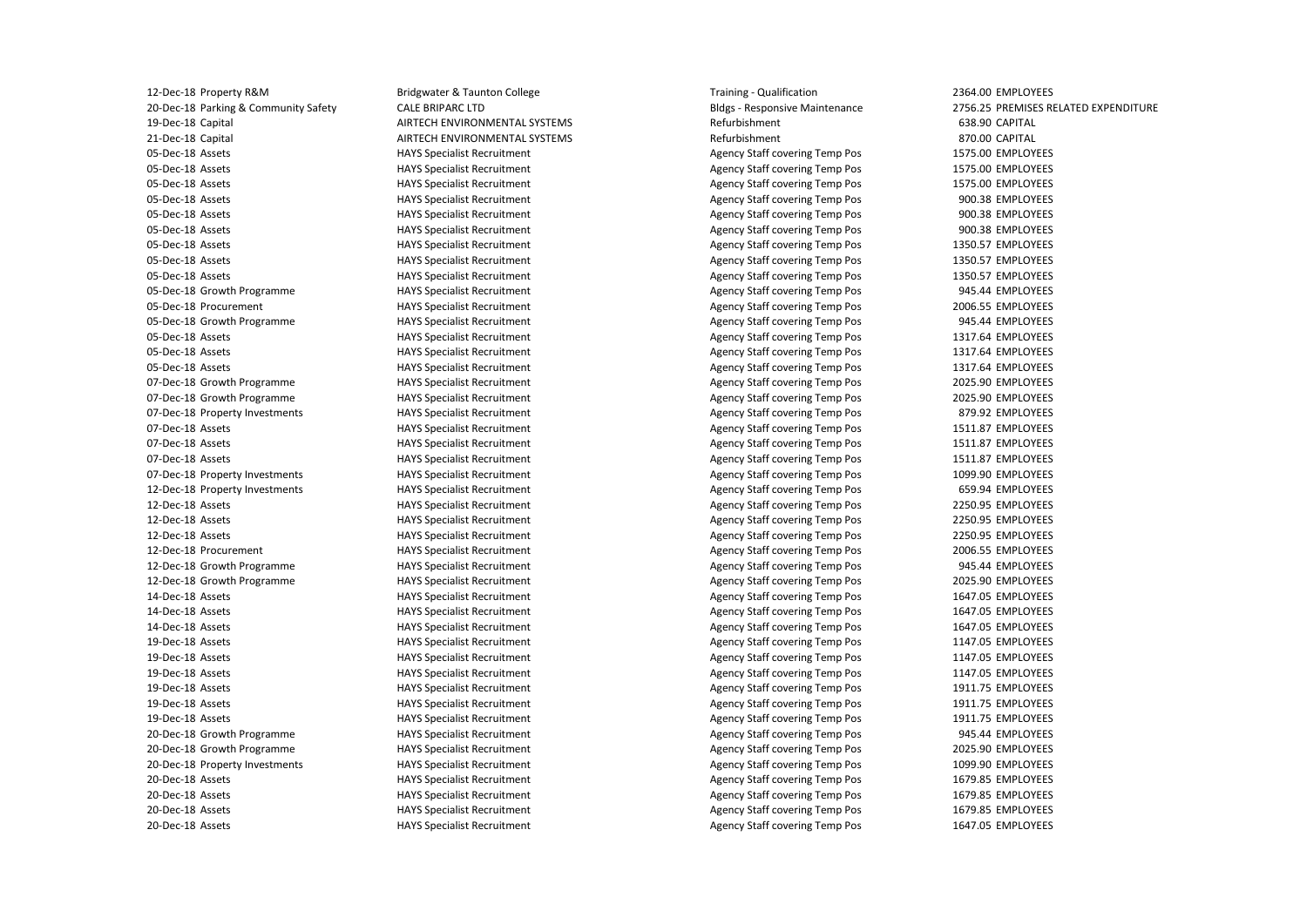07-Dec-18 Revs and Bens Manager 07-Dec-18 Revs and Bens Manager 07-Dec-18 Revs and Bens Manager 12-Dec-18 Revs and Bens Manager 21-Dec-18 Revs and Bens Manager 20-Dec-18 Assets 20-Dec-18 Assets 20-Dec-18 Assets 20-Dec-18 Assets 20-Dec-18 Assets 20-Dec-18 Procurement 20-Dec-18 Assets 20-Dec-18 Assets 20-Dec-18 Assets 20-Dec-18 Assets 20-Dec-18 Assets 20-Dec-18 Assets 20-Dec-18 Assets 20-Dec-18 Assets 20-Dec-18 Assets 20-Dec-18 Growth Programme 20-Dec-18 Growth Programme 20-Dec-18 Growth Programme 20-Dec-18 Growth Programme 20-Dec-18 Procurement 20-Dec-18 Assets 20-Dec-18 Assets 20-Dec-18 Assets 20-Dec-18 Procurement 12-Dec-18 Property R&M 21-Dec-18 Property R&M 21-Dec-18 Property R&M 05-Dec-18 Property R&M 12-Dec-18 Business Development 05-Dec-18 Property R&M 05-Dec-18 Balance Sheet 14-Dec-18 Property R&M 19-Dec-18 Balance Sheet 20-Dec-18 Property R&M 20-Dec-18 Balance Sheet 20-Dec-18 Property R&M 20-Dec-18 Property R&M 20-Dec-18 Balance Sheet 14-Dec-18 Growth Programme 19-Dec-18 Visitor Centre 19-Dec-18 Visitor Centre 20-Dec-18 Open Spaces DLO 20-Dec-18 Open Spaces DLO 20-Dec-18 Capital

 National Express Ltd Bakers Coaches Holidays MENDIP DISTRICT COUNCIL HAYS Specialist Recruitment HAYS Specialist Recruitment HAYS Specialist Recruitment HAYS Specialist Recruitment HAYS Specialist Recruitment HAYS Specialist Recruitment HAYS Specialist Recruitment HAYS Specialist Recruitment HAYS Specialist Recruitment HAYS Specialist Recruitment HAYS Specialist Recruitment HAYS Specialist Recruitment HAYS Specialist Recruitment HAYS Specialist Recruitment HAYS Specialist Recruitment HAYS Specialist Recruitment HAYS Specialist Recruitment HAYS Specialist Recruitment HAYS Specialist Recruitment HAYS Specialist Recruitment HAYS Specialist Recruitment HAYS Specialist Recruitment HAYS Specialist Recruitment HAYS Specialist Recruitment Howdens Joinery Howdens Joinery Howdens Joinery Wheeler & Son Ltd Wheeler & Son Ltd Plumbase Plumbase Plumbase Plumbase Plumbase Plumbase Plumbase Plumbase Plumbase Environment Agency LANDMARK TRADING LANDMARK TRADING **EDENBROWN EDENBROWN** EDENBROWN EDENBROWN EDENBROWN

 Agency Staff covering Temp Pos Agency Staff covering Temp Pos Agency Staff covering Temp Pos Agency Staff covering Temp Pos Agency Staff covering Temp Pos Agency Staff covering Temp Pos Agency Staff covering Temp Pos Agency Staff covering Temp Pos Agency Staff covering Temp Pos Agency Staff covering Temp Pos Agency Staff covering Temp Pos Agency Staff covering Temp Pos Agency Staff covering Temp Pos Agency Staff covering Temp Pos Agency Staff covering Temp Pos Agency Staff covering Temp Pos Agency Staff covering Temp Pos Agency Staff covering Temp Pos Agency Staff covering Temp Pos Agency Staff covering Temp Pos Agency Staff covering Temp Pos Agency Staff covering Temp Pos Agency Staff covering Temp Pos Agency Staff covering Temp Pos Bldgs - Planned Maintenance Bldgs - Planned Maintenance Bldgs - Planned Maintenance Bldgs - Responsive Maintenance Bldgs - Planned Maintenance Bldgs - Responsive Maintenance Bldgs - Responsive Maintenance Bldgs - Responsive Maintenance **Contractors** Contributions Inventory Inventory Inventory Inventory Fees & Hired Services Purchase for Resale Purchase for Resale Equipment - Purchases Equipment - Purchases APT & C-Pay Temp APT & C-Pay Temp APT & C-Pay Temp APT & C-Pay Temp APT & C-Pay Temp Professional Fees

1647.05 EMPLOYEES 1647.05 EMPLOYEES 1679.85 EMPLOYEES 1679.85 EMPLOYEES 1679.85 EMPLOYEES 1737.67 EMPLOYEES 2250.95 EMPLOYEES 2250.95 EMPLOYEES 2250.95 EMPLOYEES 2250.95 EMPLOYEES 2250.95 EMPLOYEES 2250.95 EMPLOYEES 1647.05 EMPLOYEES 1647.05 EMPLOYEES 1647.05 EMPLOYEES 945.44 EMPLOYEES 2025.90 EMPLOYEES 2025.90 EMPLOYEES 960.29 EMPLOYEES 1681.49 EMPLOYEES 2250.95 EMPLOYEES 2250.95 EMPLOYEES 2250.95 EMPLOYEES 2006.55 EMPLOYEES 720.09 PREMISES RELATED EXPENDITURE 807.16 PREMISES RELATED EXPENDITURE 1715.44 PREMISES RELATED EXPENDITURE 925.00 SUPPLIES AND SERVICES 925.00 INCOME 653.08 PREMISES RELATED EXPENDITURE 1264.40 CURRENT ASSETS 1069.15 PREMISES RELATED EXPENDITURE 785.18 CURRENT ASSETS 739.87 PREMISES RELATED EXPENDITURE 1125.20 CURRENT ASSETS 691.70 PREMISES RELATED EXPENDITURE 841.11 PREMISES RELATED EXPENDITURE 891.12 CURRENT ASSETS 26410.96 SUPPLIES AND SERVICES 5042.10 SUPPLIES AND SERVICES 2986.61 SUPPLIES AND SERVICES 1038.67 SUPPLIES AND SERVICES 1038.67 SUPPLIES AND SERVICES 740.00 EMPLOYEES 740.00 EMPLOYEES 740.00 EMPLOYEES 740.00 EMPLOYEES 580.00 EMPLOYEES 773.96 CAPITAL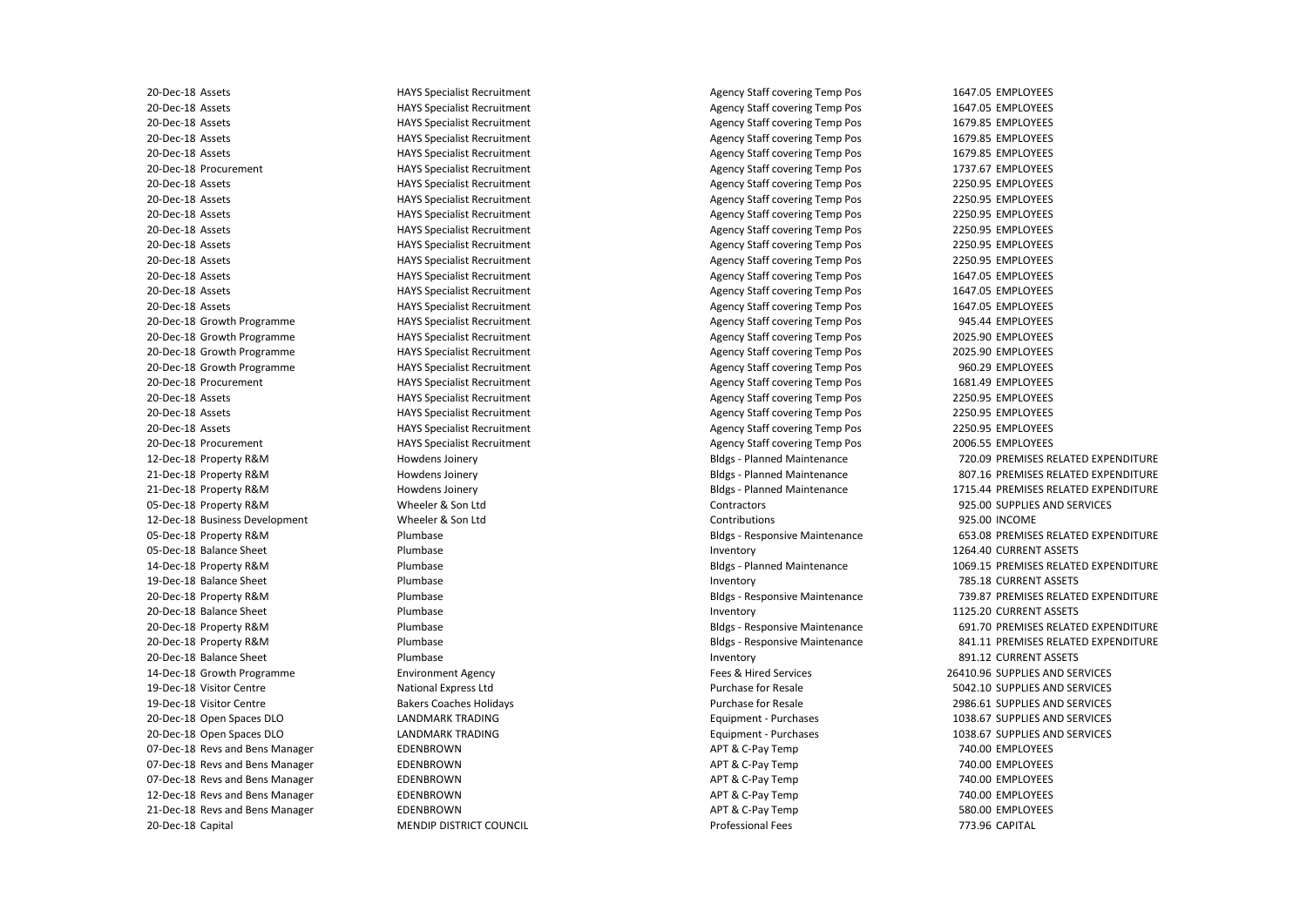07-Dec-18 Housing Enabling & Development 12-Dec-18 Housing Enabling & Development 12-Dec-18 Housing Enabling & Development 20-Dec-18 Housing Enabling & Development 20-Dec-18 Housing Enabling & Development 05-Dec-18 Revs and Bens Manager 07-Dec-18 Revs and Bens Manager 12-Dec-18 Revs and Bens Manager 20-Dec-18 HRA Policy & Management 20-Dec-18 Corporate Transformation Progr 20-Dec-18 Corporate Transformation Progr 20-Dec-18 Legal 20-Dec-18 Legal 05-Dec-18 Area Housing 2 14-Dec-18 Cems and Crems 20-Dec-18 Corporate Property 20-Dec-18 ICT & Information 05-Dec-18 Property R&M 12-Dec-18 Balance Sheet 12-Dec-18 Balance Sheet 12-Dec-18 Property R&M 21-Dec-18 Property R&M 21-Dec-18 Property R&M 21-Dec-18 Property R&M 21-Dec-18 Property R&M 12-Dec-18 Cems and Crems 12-Dec-18 Cems and Crems 19-Dec-18 Capital 20-Dec-18 Corporate Transformation Progr 20-Dec-18 Corporate Transformation Progr 20-Dec-18 Corporate Transformation Progr 20-Dec-18 Corporate Transformation Progr 12-Dec-18 Property R&M 12-Dec-18 Property R&M 12-Dec-18 HRA Lettings 12-Dec-18 Deane Helpline 19-Dec-18 Property R&M 20-Dec-18 Property R&M 20-Dec-18 Property R&M 20-Dec-18 Parking & Community Safety 20-Dec-18 Property R&M 19-Dec-18 Visitor Centre 14-Dec-18 Capital 14-Dec-18 Capital 19-Dec-18 Visitor Centre 19-Dec-18 Environmental Health 19-Dec-18 Environmental Health 19-Dec-18 Environmental Health 20-Dec-18 Environmental Health

 MENDIP DISTRICT COUNCIL MENDIP DISTRICT COUNCIL MENDIP DISTRICT COUNCIL MENDIP DISTRICT COUNCIL COOMBER SECURITY SYSTEMS LTD COOMBER SECURITY SYSTEMS LTD COOMBER SECURITY SYSTEMS LTD A G Real & Son Combe Florey Village Hall AIS CONTRACT CLEANERS LTD AIS CONTRACT CLEANERS LTD AIS CONTRACT CLEANERS LTD AIS CONTRACT CLEANERS LTD AIS CONTRACT CLEANERS LTD AIS CONTRACT CLEANERS LTD AIS CONTRACT CLEANERS LTD AIS CONTRACT CLEANERS LTD AIS CONTRACT CLEANERS LTD Berrys Coaches Ltd TAUNTON CHORAL SOCIETY NIGEL K FORD NIGEL K FORD NIGEL K FORD NIGEL K FORD TELEFONICA O2 (UK) LTD BUILDBASE LTD BUILDBASE LTD BUILDBASE LTD BUILDBASE LTD Valuation Office Agency Valuation Office Agency Valuation Office Agency Valuation Office Agency Valuation Office Agency CIVICA UK LTD CIVICA UK LTD CIVICA UK LTD JEWSON LTD JEWSON LTD JEWSON LTD JEWSON LTD TELESHORE UK LTD MARTIN JAMES CONSULTANCY LTD MARTIN JAMES CONSULTANCY LTD MARTIN JAMES CONSULTANCY LTD MARTIN JAMES CONSULTANCY LTD STONE & PARTNERS STONE & PARTNERS MIND IN TAUNTON AND WEST SOMERSET

 ICT - Mobile Phones Bldgs - Responsive Maintenance Bldgs - Planned Maintenance Bldgs - Responsive Maintenance Bldgs - Responsive Maintenance Bldgs - Responsive Maintenance Bldgs - Responsive Maintenance Catering Catering Other Local Authorities Other Local Authorities **Contractors** Security Bldgs - Planned Maintenance Inventory Inventory Fees & Hired Services Fees & Hired Services Fees & Hired Services Fees & Hired Services Fees & Hired Services ICT - Software ICT - Software ICT - Software Purchase for Resale Purchase for Resale Grant Payments Consultants Consultants **Consultants** Consultants Bldgs - Planned Maintenance Contract Cleaning Contract Cleaning Contract Cleaning Bldgs - Planned Maintenance Bldgs - Planned Maintenance Bldgs - Responsive Maintenance Contract Cleaning Bldgs - Planned Maintenance Purchase for Resale Consultants Costs Consultants Costs Purchase for Resale Fees & Hired Services Fees & Hired Services Fees & Hired Services Fees & Hired Services Grants (No gds/srv rec)

15527.50 SUPPLIES AND SERVICES 15527.50 SUPPLIES AND SERVICES 25262.75 THIRD PARTY PAYMENTS 522.00 THIRD PARTY PAYMENTS 714.00 SUPPLIES AND SERVICES 1780.00 SUPPLIES AND SERVICES 925.00 PREMISES RELATED EXPENDITURE 968.28 SUPPLIES AND SERVICES 696.29 PREMISES RELATED EXPENDITURE 1129.00 CURRENT ASSETS 1156.97 CURRENT ASSETS 1558.81 PREMISES RELATED EXPENDITURE 750.00 SUPPLIES AND SERVICES 750.00 SUPPLIES AND SERVICES 750.00 SUPPLIES AND SERVICES 750.00 SUPPLIES AND SERVICES 750.00 SUPPLIES AND SERVICES 1840.00 SUPPLIES AND SERVICES 4710.00 SUPPLIES AND SERVICES 31902.00 SUPPLIES AND SERVICES 887.49 PREMISES RELATED EXPENDITURE 887.49 PREMISES RELATED EXPENDITURE 1050.77 PREMISES RELATED EXPENDITURE 1050.77 PREMISES RELATED EXPENDITURE 4719.40 SUPPLIES AND SERVICES 1002.80 SUPPLIES AND SERVICES 1500.00 CAPITAL 3331.50 SUPPLIES AND SERVICES 3331.50 SUPPLIES AND SERVICES 6792.90 SUPPLIES AND SERVICES 6792.90 SUPPLIES AND SERVICES 525.00 PREMISES RELATED EXPENDITURE 1173.29 PREMISES RELATED EXPENDITURE 1173.29 PREMISES RELATED EXPENDITURE 1173.29 PREMISES RELATED EXPENDITURE 645.00 PREMISES RELATED EXPENDITURE 1005.00 PREMISES RELATED EXPENDITURE 1005.00 PREMISES RELATED EXPENDITURE 530.00 PREMISES RELATED EXPENDITURE 835.00 PREMISES RELATED EXPENDITURE 895.40 SUPPLIES AND SERVICES 650.00 CAPITAL 580.00 CAPITAL 1059.25 SUPPLIES AND SERVICES 1466.00 SUPPLIES AND SERVICES 1414.00 SUPPLIES AND SERVICES 1466.00 SUPPLIES AND SERVICES 1112.00 SUPPLIES AND SERVICES 2052.00 TRANSFER PAYMENTS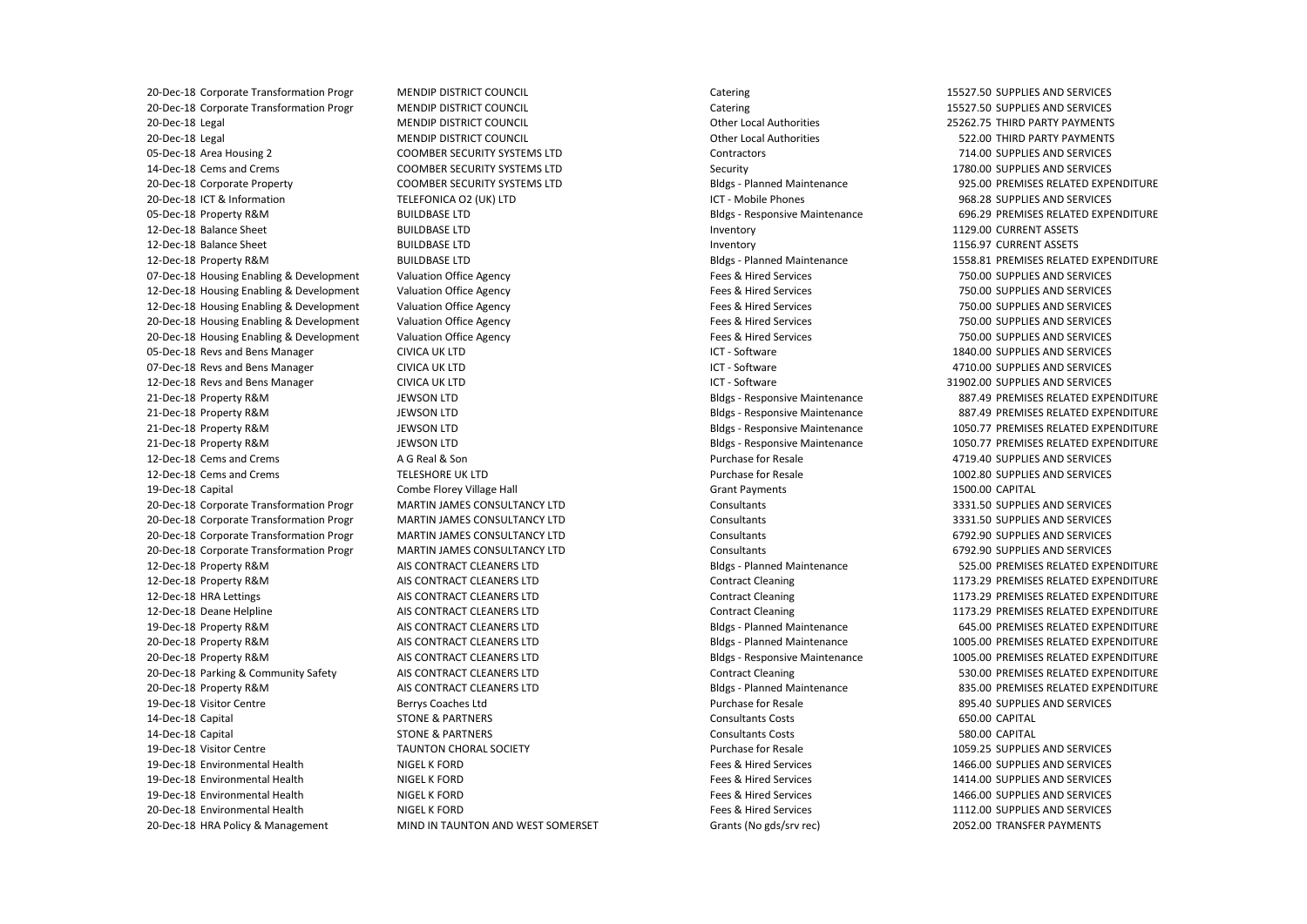19-Dec-18 HRA Policy & Management 19-Dec-18 ICT & Information 12-Dec-18 Housing Options 20-Dec-18 Open Spaces GF 20-Dec-18 Housing Standards 20-Dec-18 Housing Standards 07-Dec-18 Housing & Community Projects 07-Dec-18 Housing & Community Projects 12-Dec-18 Housing & Community Projects 12-Dec-18 Housing & Community Projects 19-Dec-18 Housing Options 20-Dec-18 Parking & Community Safety 05-Dec-18 Business Development 20-Dec-18 Open Spaces DLO 12-Dec-18 Electoral Services 12-Dec-18 Electoral Services 12-Dec-18 Electoral Services 12-Dec-18 Electoral Services 12-Dec-18 Electoral Services 20-Dec-18 ICT & Information 14-Dec-18 Cems and Crems 05-Dec-18 Property R&M 05-Dec-18 Open Spaces DLO 07-Dec-18 Open Spaces DLO 12-Dec-18 Growth Programme 20-Dec-18 Open Spaces DLO 20-Dec-18 Open Spaces GF 14-Dec-18 Assets 19-Dec-18 Property R&M 05-Dec-18 Open Spaces DLO 05-Dec-18 Open Spaces DLO 19-Dec-18 Open Spaces DLO 19-Dec-18 Open Spaces DLO 05-Dec-18 Facilities & Customer Services 12-Dec-18 Facilities & Customer Services 05-Dec-18 Area Housing 2 12-Dec-18 Facilities & Customer Services 20-Dec-18 Area Housing 2 12-Dec-18 Property R&M 14-Dec-18 Open Spaces DLO 14-Dec-18 Open Spaces DLO 20-Dec-18 Property R&M 19-Dec-18 Property R&M 20-Dec-18 Corp & Client 20-Dec-18 Deane Helpline 07-Dec-18 Open Spaces DLO 07-Dec-18 Open Spaces DLO 07-Dec-18 Balance Sheet 12-Dec-18 Balance Sheet

 TLS SECURITY SYSTEMS LTD CENTRE FOR SUSTAINABLE ENERGY CENTRE FOR SUSTAINABLE ENERGY FIRST GREATER WESTERN XL Horticulture Ltd Montaz Engineering Solutions Ltd Montaz Engineering Solutions Ltd Montaz Engineering Solutions Ltd Montaz Engineering Solutions Ltd Montaz Engineering Solutions Ltd Montaz Engineering Solutions Ltd Fleet Solutions from BT Fleet Solutions from BT Fleet Solutions from BT Fleet Solutions from BT Mercury Infrastructure Services Ltd Mercury Infrastructure Services Ltd 3D Security Ltd 3D Security Ltd 3D Security Ltd Hearn's of Taunton Dotted Eyes APC REMOVALS SOMERSET COMMUNITY FOUNDATION SOMERSET COMMUNITY FOUNDATION SOMERSET COMMUNITY FOUNDATION SOMERSET COMMUNITY FOUNDATION Arc Character Graphics Latcham Direct Ltd Latcham Direct Ltd Latcham Direct Ltd Latcham Direct Ltd Latcham Direct Ltd Mailadoc Ltd Facultatieve Technologies Ltd Simon Rugg Simon Rugg KMS Ltd Earley Ornamentals Ltd Earley Ornamentals Ltd JLT Specialty Ltd BRIAN GAY South West Audit Partnership Ltd Spot on Media Ltd HAGS SMP Ltd HAGS SMP Ltd Kingfisher Packaging Kingfisher Packaging

 ICT - Corporate Systems Publicity Promotions & Advert Grds - Flowers & Shrubs Grds - Flowers & Shrubs Bldgs - Planned Maintenance Publicity Promotions & Advert Fees & Hired Services **Contractors Consultants** Consultants Voluntary Associations Voluntary Associations Voluntary Associations Voluntary Associations Fees & Hired Services Rents Fees & Hired Services Fees & Hired Services Fees & Hired Services Fees & Hired Services Fees & Hired Services Fees & Hired Services Stationery Contractors Veh costs - r&m Agency Staff covering Perm Pos Veh costs - r&m Grounds Maintenance Agency Staff covering Perm Pos Fees & Hired Services Fees & Hired Services Fees & Hired Services Veh costs - r&m Veh costs - r&m Veh costs - r&m Veh costs - r&m Contract Cleaning Non Contract Cleaning **Contractors** Security **Contractors** Materials Premises Insurance Veh costs - r&m Audit Fees & Hired Services Fees & Hired Services Inventory Inventory

6720.00 SUPPLIES AND SERVICES 1051.00 SUPPLIES AND SERVICES 929.00 SUPPLIES AND SERVICES 5665.00 SUPPLIES AND SERVICES 5665.00 SUPPLIES AND SERVICES 643.20 THIRD PARTY PAYMENTS 6432.00 THIRD PARTY PAYMENTS 2002.70 THIRD PARTY PAYMENTS 20027.00 THIRD PARTY PAYMENTS 16345.00 SUPPLIES AND SERVICES 2750.00 PREMISES RELATED EXPENDITURE 600.00 SUPPLIES AND SERVICES 28300.00 SUPPLIES AND SERVICES 2873.72 SUPPLIES AND SERVICES 3010.85 SUPPLIES AND SERVICES 929.46 SUPPLIES AND SERVICES 2129.76 SUPPLIES AND SERVICES 1334.75 SUPPLIES AND SERVICES 6893.65 SUPPLIES AND SERVICES 1738.56 SUPPLIES AND SERVICES 1507.50 TRANSPORT RELATED EXPENDITURE 10648.56 EMPLOYEES 1541.62 TRANSPORT RELATED EXPENDITURE 8750.00 PREMISES RELATED EXPENDITURE 8696.47 EMPLOYEES 660.00 SUPPLIES AND SERVICES 550.00 SUPPLIES AND SERVICES 715.00 SUPPLIES AND SERVICES 6993.00 TRANSPORT RELATED EXPENDITURE 625.20 TRANSPORT RELATED EXPENDITURE 5282.04 TRANSPORT RELATED EXPENDITURE 1736.70 TRANSPORT RELATED EXPENDITURE 2937.66 PREMISES RELATED EXPENDITURE 507.20 PREMISES RELATED EXPENDITURE 1624.00 SUPPLIES AND SERVICES 2932.64 SUPPLIES AND SERVICES 1624.00 SUPPLIES AND SERVICES 569.20 SUPPLIES AND SERVICES 835.99 PREMISES RELATED EXPENDITURE 509.27 PREMISES RELATED EXPENDITURE 748.61 PREMISES RELATED EXPENDITURE 562.80 TRANSPORT RELATED EXPENDITURE 1753.00 PREMISES RELATED EXPENDITURE 26271.00 SUPPLIES AND SERVICES 750.00 SUPPLIES AND SERVICES 1347.30 SUPPLIES AND SERVICES 1636.00 SUPPLIES AND SERVICES 653.60 CURRENT ASSETS 504.00 CURRENT ASSETS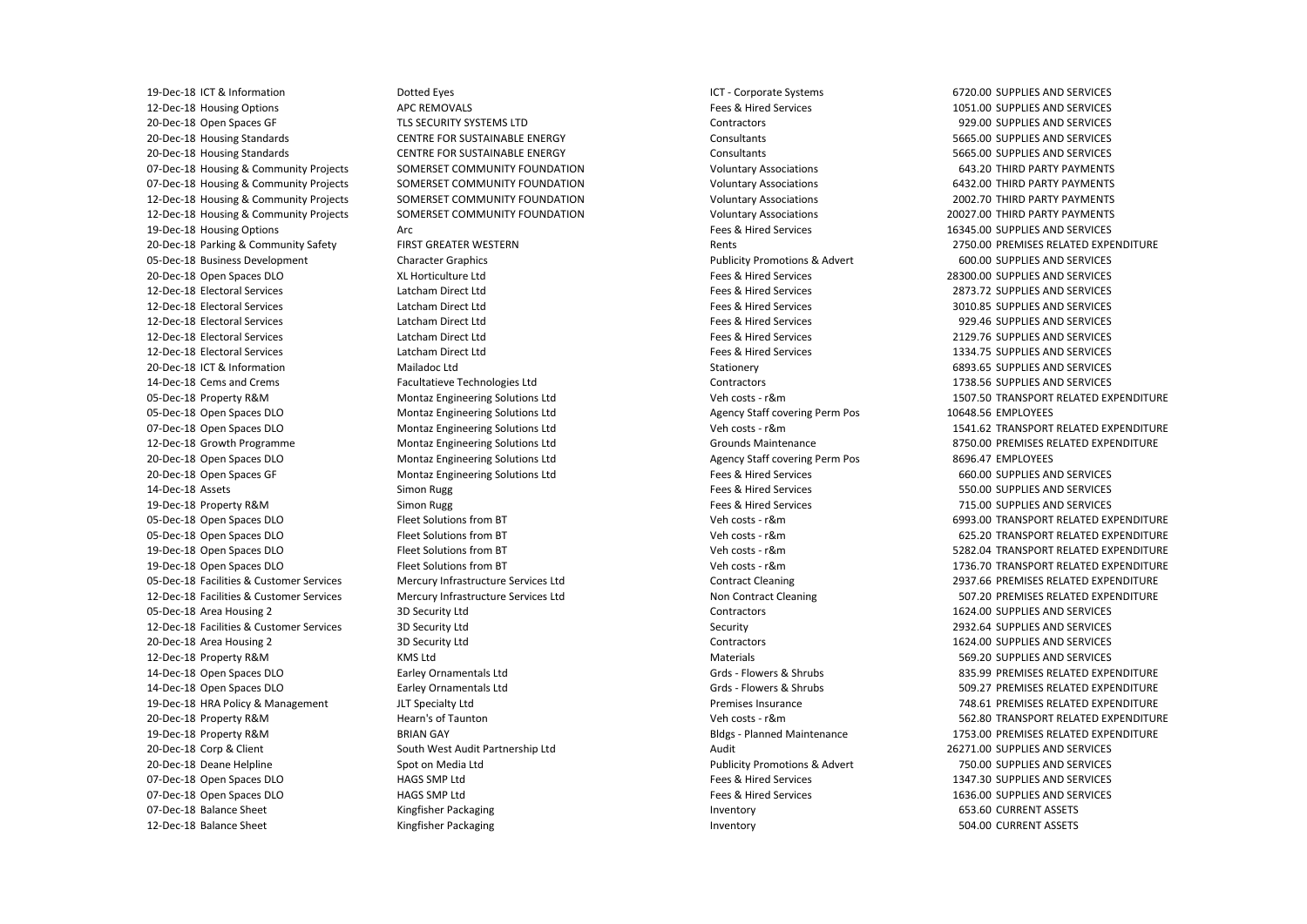19-Dec-18 Growth Programme 19-Dec-18 Capital 11-Dec-18 Business Development 11-Dec-18 Business Development 20-Dec-18 Business Development 21-Dec-18 Business Development 07-Dec-18 Area Planning 07-Dec-18 Area Planning 14-Dec-18 Area Planning 14-Dec-18 Area Planning 20-Dec-18 Area Planning 20-Dec-18 Area Planning 20-Dec-18 Area Planning 20-Dec-18 Area Planning 20-Dec-18 Area Planning 20-Dec-18 Area Planning 19-Dec-18 Capital 19-Dec-18 Capital 19-Dec-18 Capital 19-Dec-18 Capital 05-Dec-18 Environmental Health 12-Dec-18 Supported Housing Dev 20-Dec-18 Growth Programme 05-Dec-18 Property R&M 05-Dec-18 Property R&M 14-Dec-18 Property R&M 14-Dec-18 Property R&M 14-Dec-18 Area Housing 2 19-Dec-18 Property R&M 19-Dec-18 Property R&M 20-Dec-18 Property R&M 20-Dec-18 Property R&M 20-Dec-18 Property R&M 20-Dec-18 Property R&M 20-Dec-18 Property R&M 20-Dec-18 Property R&M 20-Dec-18 Property R&M 21-Dec-18 Parking & Community Safety 05-Dec-18 Balance Sheet 19-Dec-18 Assets 12-Dec-18 Open Spaces DLO 19-Dec-18 ICT & Information 14-Dec-18 Business Development 19-Dec-18 Parking & Community Safety 19-Dec-18 Housing Options 12-Dec-18 Open Spaces DLO 12-Dec-18 Open Spaces DLO 20-Dec-18 Open Spaces DLO 20-Dec-18 Open Spaces DLO

 CSL DualCom Ltd Tom Gillham Limited The Festive Lighting Company JDL Services 2015 The Fuelcard People The Fuelcard People The Fuelcard People The Fuelcard People WESSEX ARCHEOLOGY LTD Trident Youth & Community Centre Taunton Theatre Association Ltd Taunton Theatre Association Ltd Taunton Theatre Association Ltd Taunton Theatre Association Ltd Oyster Partnership Ltd Oyster Partnership Ltd Oyster Partnership Ltd Oyster Partnership Ltd Oyster Partnership Ltd Oyster Partnership Ltd Oyster Partnership Ltd Oyster Partnership Ltd Oyster Partnership Ltd Oyster Partnership Ltd Low Carbon Exchange Ltd Low Carbon Exchange Ltd Low Carbon Exchange Ltd Low Carbon Exchange Ltd Somerset Dog Warden Service The Carpet Warehouse The Carpet Warehouse The Carpet Warehouse The Carpet Warehouse The Carpet Warehouse The Carpet Warehouse The Carpet Warehouse The Carpet Warehouse The Carpet Warehouse The Carpet Warehouse The Carpet Warehouse The Carpet Warehouse The Carpet Warehouse The Carpet Warehouse Montagu Evans LLP Matrix SCM Ltd Haldons Ltd Zizania Ltd t/a Complete Weed Contr Brightsea Print Group East Meets South West Limited

 Grants (No gds/srv rec) Grants (No gds/srv rec) Grants (No gds/srv rec) Grants (No gds/srv rec) APT & C-Pay Temp APT & C-Pay Temp APT & C-Pay Temp APT & C-Pay Temp APT & C-Pay Temp APT & C-Pay Temp APT & C-Pay Temp APT & C-Pay Temp APT & C-Pay Temp APT & C-Pay Temp Bldgs - Planned Maintenance Bldgs - Responsive Maintenance Bldgs - Planned Maintenance Bldgs - Responsive Maintenance Bldgs - Planned Maintenance Bldgs - Planned Maintenance Bldgs - Responsive Maintenance Bldgs - Planned Maintenance Bldgs - Responsive Maintenance Bldgs - Responsive Maintenance Bldgs - Responsive Maintenance Bldgs - Responsive Maintenance Bldgs - Planned Maintenance Matrix Holding Account Subscriptions & Publications Grant Payments Refurbishment Refurbishment Refurbishment Refurbishment Fees & Hired Services Equipment - Purchases Fees & Hired Services Materials Rents **Consultants** Grounds Maintenance Stationery Publicity Promotions & Advert Consultants Bed & Breakfast Veh costs - fuel Veh costs - fuel Veh costs - fuel Veh costs - fuel

4800.00 SUPPLIES AND SERVICES 1588.30 CAPITAL 33250.00 TRANSFER PAYMENTS 68400.00 TRANSFER PAYMENTS 32300.00 TRANSFER PAYMENTS 1900.00 TRANSFER PAYMENTS 558.34 EMPLOYEES 1014.70 EMPLOYEES 1184.98 EMPLOYEES 1211.50 EMPLOYEES 970.32 EMPLOYEES 1031.40 EMPLOYEES 1140.98 EMPLOYEES 1035.40 EMPLOYEES 1068.15 EMPLOYEES 1191.82 EMPLOYEES 13200.40 CAPITAL 3154.32 CAPITAL 14114.35 CAPITAL 5085.00 CAPITAL 1718.75 SUPPLIES AND SERVICES 782.94 SUPPLIES AND SERVICES 5047.00 SUPPLIES AND SERVICES 953.59 PREMISES RELATED EXPENDITURE 788.74 PREMISES RELATED EXPENDITURE 679.93 PREMISES RELATED EXPENDITURE 935.29 PREMISES RELATED EXPENDITURE 982.09 SUPPLIES AND SERVICES 538.28 PREMISES RELATED EXPENDITURE 874.03 PREMISES RELATED EXPENDITURE 608.38 PREMISES RELATED EXPENDITURE 602.29 PREMISES RELATED EXPENDITURE 778.34 PREMISES RELATED EXPENDITURE 913.66 PREMISES RELATED EXPENDITURE 727.96 PREMISES RELATED EXPENDITURE 913.66 PREMISES RELATED EXPENDITURE 500.02 PREMISES RELATED EXPENDITURE 2791.50 PREMISES RELATED EXPENDITURE 45853.95 HOLDING ACCOUNTS 3817.50 SUPPLIES AND SERVICES 8100.00 PREMISES RELATED EXPENDITURE 2851.00 SUPPLIES AND SERVICES 10466.81 SUPPLIES AND SERVICES 2049.50 SUPPLIES AND SERVICES 1020.00 THIRD PARTY PAYMENTS 9924.82 TRANSPORT RELATED EXPENDITURE 828.21 TRANSPORT RELATED EXPENDITURE 656.05 TRANSPORT RELATED EXPENDITURE 9665.13 TRANSPORT RELATED EXPENDITURE